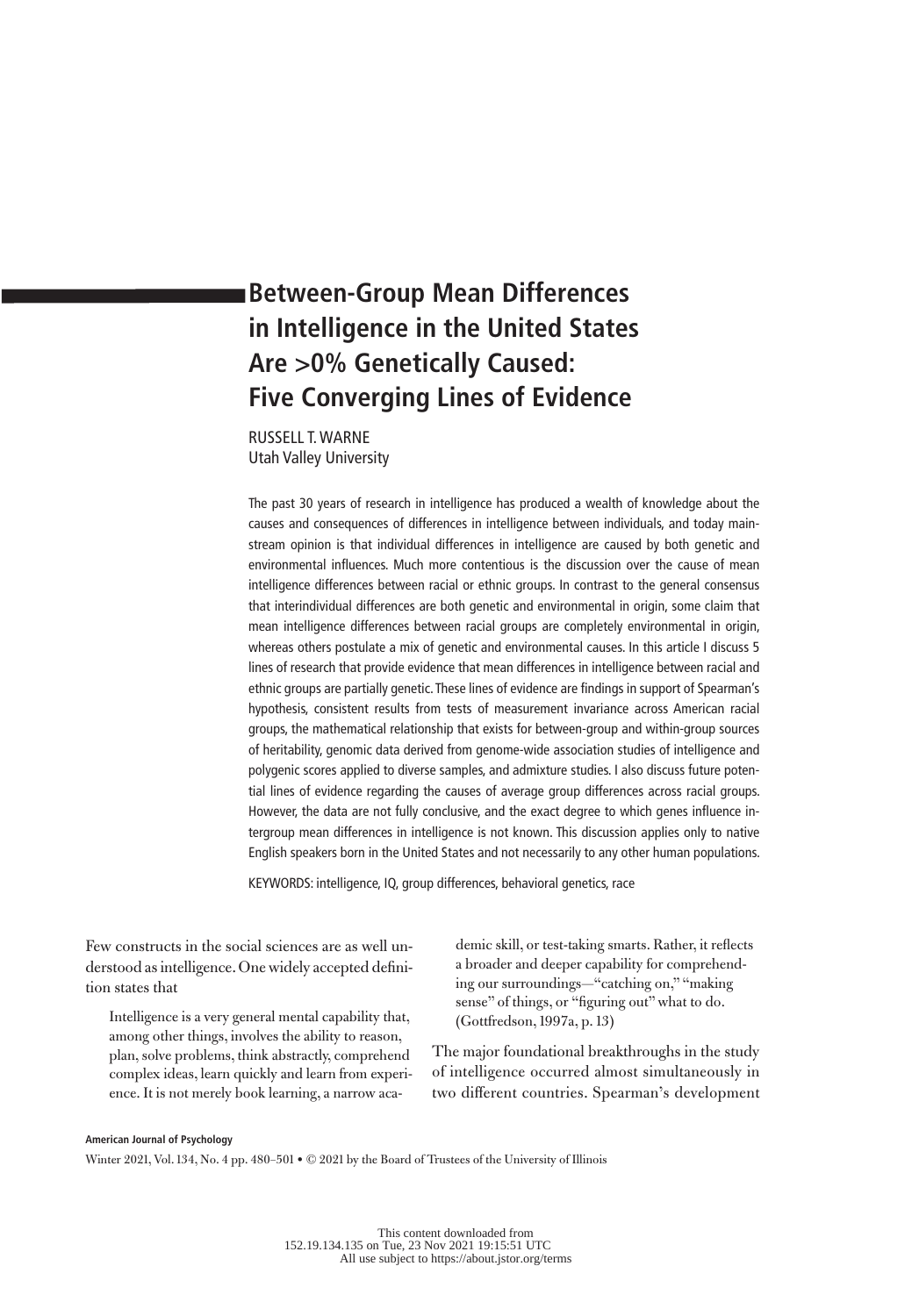of factor analysis when analyzing educational data led him to conclude that "all branches of intellectual activity have in common one fundamental function" (Spearman, 1904, p. 284), which he called "*g*" and believed was synonymous with general intelligence. The next year Binet and Simon (1905/1916) created the first successful intelligence test, which allowed users to classify examinees by their degree of intellectual disability.

In the ensuing century, psychologists and other scientists have built on these advances to create some of the most sophisticated psychometric instruments in existence and to learn more about the nature of human intelligence (Deary, 2012). As a result, psychologists know more about intelligence—its nature, causes, and consequences—than almost any other psychological construct (Warne, Astle, & Hill, 2018). For example, research in neuroscience has strongly suggested that intelligence arises from a distributed network of well-connected brain regions, located mostly in the parietal and frontal lobes (Deary, Penke, & Johnson, 2010; Haier, 2017; Jung & Haier, 2007; Penke et al., 2012). In turn, these regions—and the brain as a whole—seem to be larger, healthier, and more organized in brighter people (Flashman, Andreasen, Flaum, & Swayze, 1997; Genç et al., 2018; Gignac & Bates, 2017; W. D. Hill et al., 2019). Geneticists have identified specific genetic variants correlated with neurodevelopment and brain functioning that are also associated with interindividual differences in intelligence or educational attainment (e.g., Adams et al., 2016; Lee et al., 2018; Okbay et al., 2016). Likewise, intelligence differences have been shown to correlate with many important health, occupational, educational, and psychosocial outcomes (Gottfredson, 1997b; Jensen, 1998; Warne, 2016a), many of which intelligence tests were never designed to predict, such as longevity (Arden et al., 2016; Gottfredson & Deary, 2004).

## Individual Differences in Intelligence

One consistent finding—first shown more than 90 years ago (Burks 1928/1973)—is the heritability of intelligence, which ranges between .20 and .80 in most studies conducted in industrialized countries (Plomin, DeFries, Knopik, & Neiderhiser, 2016). Heritability is the proportion of phenotype variance that is associated with genotype variance in a sample. Zero heritability indicates that a trait's variance is entirely environmental in origin, and a heritability value of 1.0 occurs when a trait's variance is entirely genetic. Almost every trait's heritability falls between these two extremes. For intelligence, age has been shown to be a moderator variable, with most studies showing that heritability increases with age (both longitudinally and in cross-sectional comparisons of cohorts), indicating that genetics have a strong influence on the development of intelligence in adulthood, whereas in childhood environment is more important (Bouchard, 2014; Mollon et al., 2021; Plomin & Deary, 2015; Plomin et al., 2016). These heritability estimates are derived from studies of twins, adoptees and their parents, and other family relationships, but these studies are not capable of identifying specific genetic variants that correlate with intelligence phenotypes. Genomewide association studies (GWASs) are used for this purpose because they take advantage of data mining techniques to identify genetic variants that are correlated with a phenotype. Using GWASs, behavioral geneticists have thus far identified hundreds of portions of DNA that are correlated with intelligence phenotypes (Savage et al., 2018). More genetic variants will probably emerge from future studies with larger sample sizes, greater statistical power, and more sophisticated genome sequencing technology (Murray, 2020; Plomin & von Stumm, 2018).

Although the evidence of a genetic influence on interindividual differences in intelligence is strong, this is not to say that the environment is not important. No study has ever shown a heritability of 1.0 for intelligence, and no theorist expects such (Plomin et al., 2016). This leaves room for environmental influences, especially during childhood. Progress in identifying specific environmental influences on intelligence is not as advanced as the research on genetic influences. The lower level of certainty about environmental impacts on intelligence is not caused by a lack of trying to discover these influences. Rather, there are three main impediments. First, there is no strong theory about the nature of environment, how influence is transmitted from one generation to another, or how to measure it (Hunt, 2011). On the other hand, biology has clear answers (either empirically or theoretically) about these issues for genes.

A second difficulty is that the important environmental influences on intelligence seem to be mostly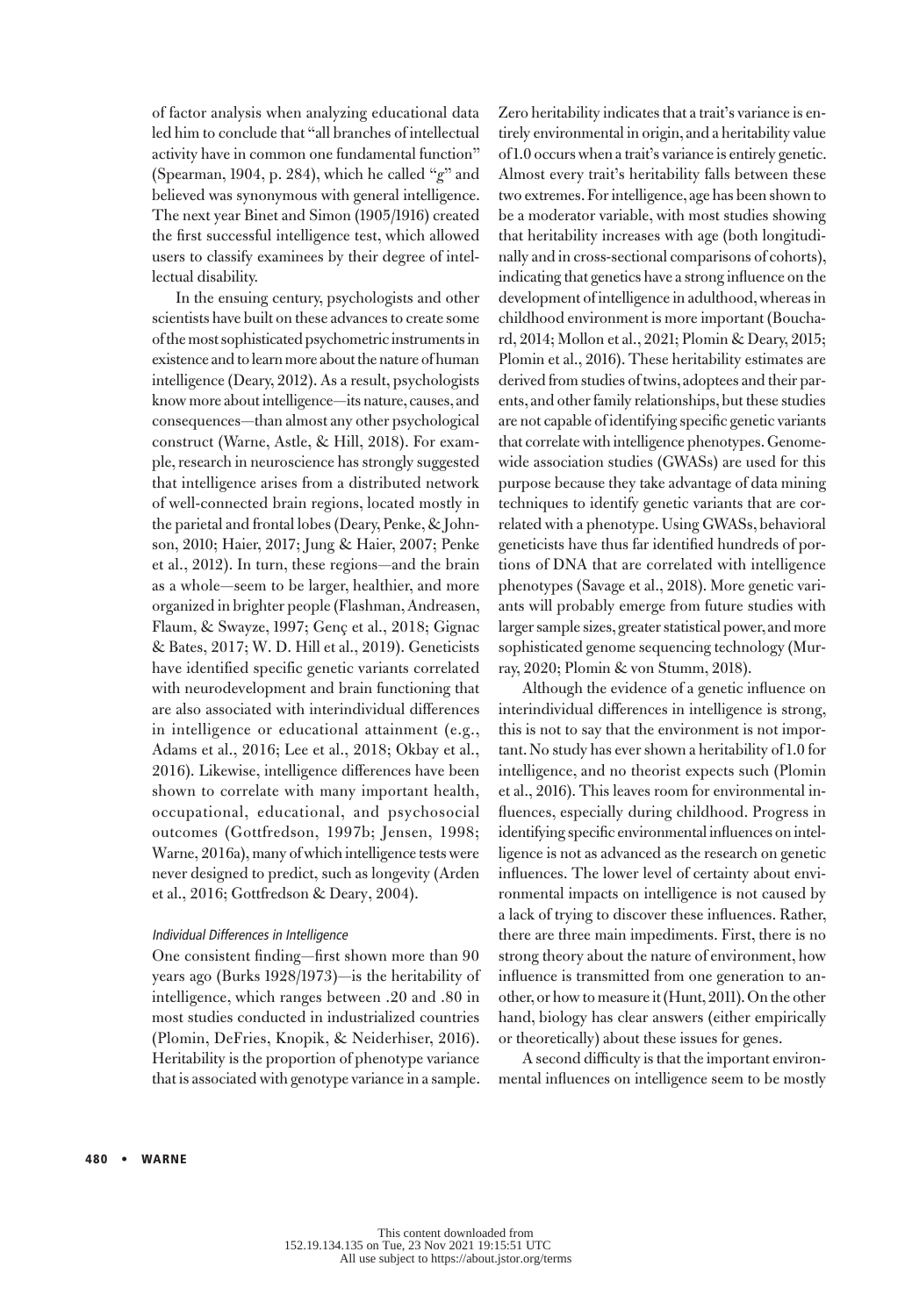nonshared influences within families. In other words, the major environmental determinants of intelligence seem to be unique individual experiences and not any influence that family members share as they live and grow up together (Plomin et al., 2016). The idiosyncrasies of these components of the environment make these causes of intelligence differences difficult to isolate, although some have tried to do so (e.g., Asbury et al., 2016).

A final difficulty in studying environment is that many so-called environmental variables are actually partially genetically caused (Kendler & Baker, 2007). This is especially true for people raised by one or both biological parents; these people share genes with their parents, and those genes, in turn, shape the home environment via parental actions (Plomin et al., 2016). This means that many of the usual explanations of environmental influence on intelligence—such as socioeconomic status or nutrition—are confounded with genetic influence. Setting aside genetic impacts on the home environment, individuals' genes help them choose an environment that is suited to their (genetically influenced) phenotypes, a tendency that accelerates as individuals have more freedom to choose environments. This may explain why genetic influences on intelligence tend to increase in adulthood (Bouchard, 2014). Despite these genetic influences on intelligence and the fact that the exact environmental variables that are important for explaining individual differences in intelligence are not fully known, it is clear that genes are not the only influence on intelligence and that environmental characteristics do matter (Gottfredson, 1997a; Neisser et al., 1996; Warne, 2020b).

# Between-Group Differences in Intelligence

Just as for individual-level differences, researchers widely recognize that racial and ethnic groups differ in their mean level of intelligence (Neisser et al., 1996; Warne et al., 2018), although there is a great deal of overlap between the distributions of intelligence in these various groups (Gottfredson, 1997a; Warne, 2020a). Average score gaps in IQ and similar measures persist in the United States, with the average IQ scores being approximately 105 for Asian Americans, 100 for White Americans, 90 for Hispanic Americans, and 85 for African Americans (see Curran & Kellogg, 2016; Dickens & Flynn, 2006; Hunt, 2011; Little,

2017; Murray, 2007, 2020, 2021, for more exact estimates aggregated from representative samples).

Although knowledge of the causes of individual differences in intelligence is increasing every year, the information on causes of mean group differences in intelligence is not as advanced. This discrepancy is at least partially due to the fact that the topic of race differences in intelligence is one of the most controversial in all of science (Cofnas, 2016; Reynolds, 2000). Indeed, because of the social sensitivity of the topic, some have argued that the very act of investigating causes of these differences is itself inherently immoral or racist (e.g., Gould, 1981; Kourany, 2016; Sternberg, 2005; Turkheimer, 2007). I reject this censorious perspective as being antithetical to science. After all, "Without a forum for controversy, controversy will not be resolved and science will not advance" (Detterman, 2006, p. iv). Moreover, ceding the debate about sensitive topics leaves a vacuum for uninformed, extremist, or unscientific perspectives to take hold (Reich, 2018).

Therefore, in this section of the article I present five lines of evidence that indicate that within the United States, average differences in intelligence between racial and ethnic groups are not 100% environmental in origin. This evidence contradicts two viewpoints that are found in the literature. The first is that average differences in intelligence test scores across racial groups are purely environmentally caused (e.g., Helms, 1992; Ogbu, 2002). The second viewpoint is that there is no evidence supporting a genetic influence, so the position that average IQ differences are fully caused by environmental differences should be the default belief (e.g., Kaplan, 2015; Nisbett et al., 2012b; Sternberg, 2005). Scientists holding these viewpoints reach the same conclusion—that intergroup average differences in intelligence are environmentally caused—via two different perspectives. The first is more extreme and states that environmental differences can explain the entire mean IQ gap between racial groups; the latter is a moderate position that argues that genetic evidence has not been found (or cannot be) or that the genetic evidence simply does not exist. This article will review the evidence that both viewpoints are incorrect.

None of these lines of evidence is incontrovertible proof of a genetic influence of between-group differences in intelligence. However, the five together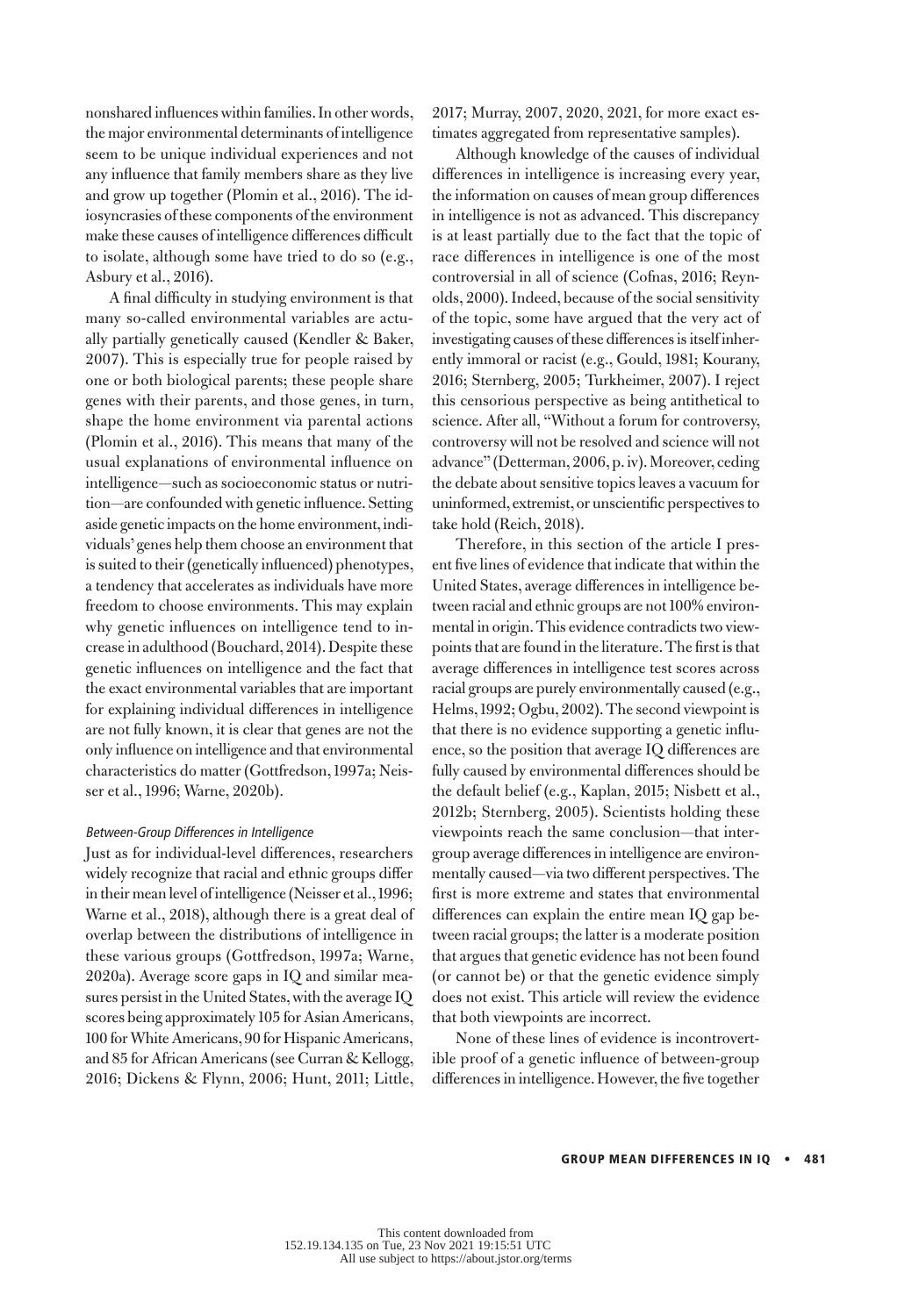provide strong circumstantial evidence that points to the same conclusion: a nonzero genetic influence on racial and ethnic groups' mean intelligence differences. Although there are other types of evidence that some advocates of a genetic cause for mean group differences find convincing, I have limited myself to the evidence that I believe is most difficult to explain with a theory of purely environmental causes of average score gaps between demographic groups.

Before I describe these five lines of evidence, limits to this discussion need to be established. First, in this article I discuss only research on American populations. The reason for this is pragmatic: There has been more research on this topic in the United States than in any other nation. It may not be justifiable to generalize the research in this discussion to other countries or on a worldwide scale. Second, when members of different groups are discussed, it is assumed that each group consists solely of native English speakers born in the United States. This is because intelligence tests are designed for people who fit this demographic profile, and professionally designed intelligence tests are unbiased against these examinees (Jensen, 1980a; Reynolds, 2000). This eliminates from this article any discussion of language barriers, large cultural differences, or unfavorable environmental influences that originate in other nations (e.g., famine, civil unrest, a low-quality school system in immigrant examinees' nations of birth).

# Note About Racial Groups and Classifications

It is important to understand the nature of racial groups to avoid misunderstandings or oversimplifications. A modern understanding from population genetics defines races as ancestral breeding populations that had their recent evolutionary origin in a particular geographic region of the world (Reich, 2018). These groups are defined in terms of the differences in the relative frequencies of a large number of alleles in the genome. These genetic differences arose because of relative isolation that the groups had from one another as natural selection or genetic drift occurred over the generations. As a result of this separation in recent evolutionary history, DNA variants can be used to identify the populations that a person's recent ancestors originated from. This information aligns almost perfectly with self-identified racial and ethnic group classifications. For example, in one typical study, atheoretical DNA-based classification matched self-identified race and ethnicity with 99.86% concordance (Tang et al., 2005). Results such as these should put to rest any claims that race is purely a social construct with no grounding in biology (see also Murray, 2020). Most of the research I discuss in this article uses self-identification to classify people into groups, although some of the genomic studies use DNA-based classification. Either method produces the same results for almost all individuals.

However, it is essential to recognize that these populations in recent evolutionary history are all the product of ancient admixtures of lineages that had previously split from the basal human population (Reich, 2018). Racial groups are not static, unchanging populations and never have been. Rather, current groups are identifiable at a particular point in human evolutionary history; analyses of DNA from ancient humans produces racelike groupings that do not align with modern racial groupings. These ancient genetic populations intermixed, branched off, or merged with other populations to produce modern racial groups. As a result, modern racial groupings make sense for contemporary populations, but there is nothing enduring or unchanging about any group, and there is no genotypic or phenotypic characteristic that all individuals within a racial group share and that is missing from all non–group members (Reich, 2018). However, none of this changes the fact that modern racial groups are identifiable via genomic analysis and that *average* genetic differences are easily observable when we compare sample of living humans who are descended from recent ancestral populations who lived in different regions of the world.

## Evidence 1: Spearman's Hypothesis

Based on the approximate mean scores mentioned previously, the average intelligence difference between racial and ethnic groups in the United States ranges from about 5 to 20 IQ points, or .33 to 1.33 *SD* (Gottfredson, 1997a; Hunt, 2011), depending on which groups one chooses to compare. However, the magnitude of these differences varies from subtest to subtest, even within the same intelligence test battery (Jensen, 1980a). Psychologists have long recognized this fact (e.g., Derrick, 1920), although most did not investigate the issue. When discussing the varying mean score differences between African Americans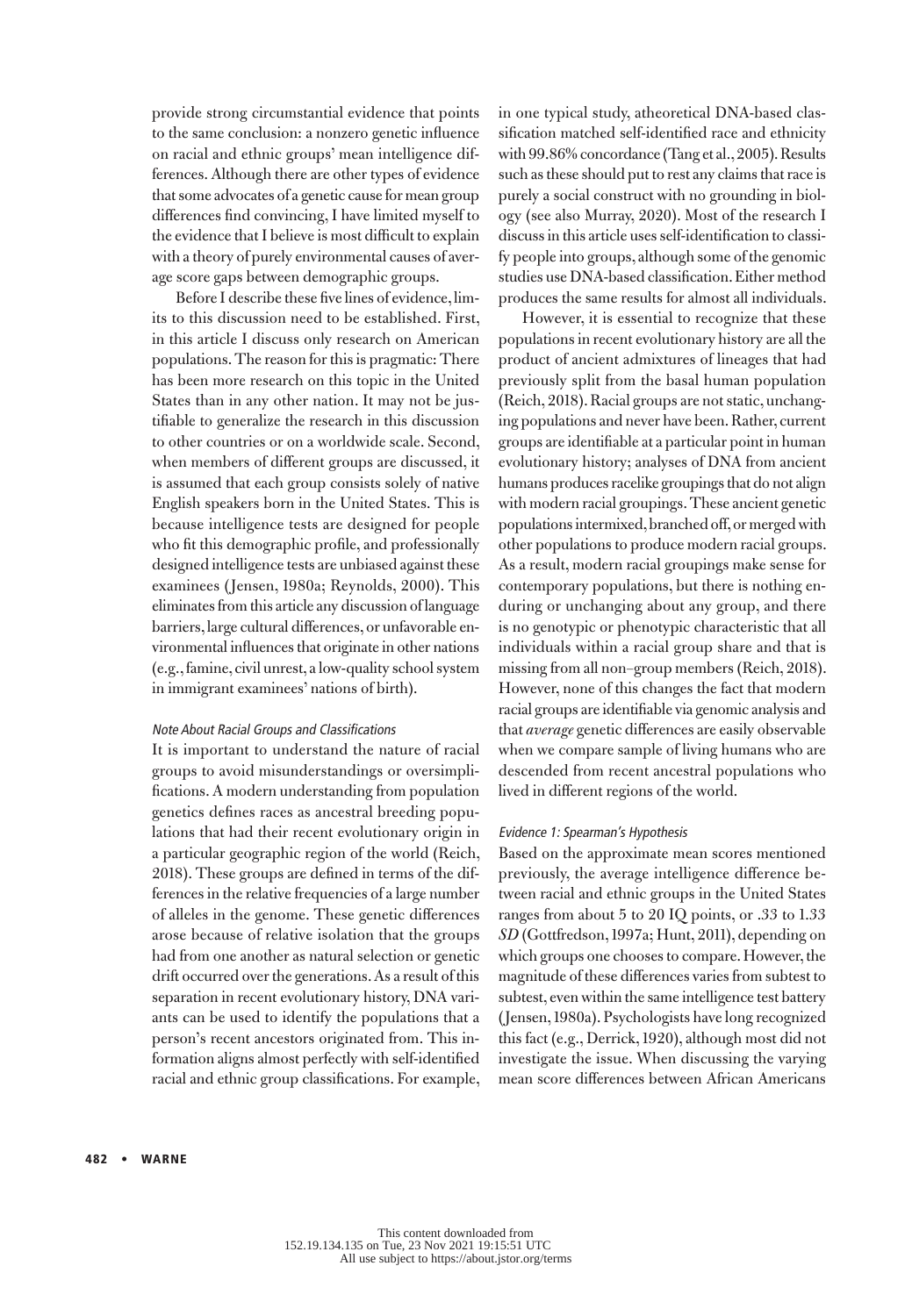and White Americans on subtests, Spearman (1927, pp. 379–380) off-handedly suggested that the better measures of *g* exhibited larger score gaps. This idea stayed untested until revived by Jensen (1980b), who named it Spearman's hypothesis.

Jensen (1985) created a test of Spearman's hypothesis, called the method of correlated vectors (MCV). In this procedure, the subtest's factor loading on a *g* factor—which is a measure of the degree to which the subtest measures *g*—and the effect size measuring the Black–White mean differences are correlated with one another. MCV results when comparing racial groups often show that these two vectors are positively correlated, indicating that Spearman was correct that better measures of *g* tend to have wider mean score differences between groups. These correlations vary but are consistently positive (e.g., *r* = .84 in Dahlke & Sackett, 2017; *r* = .59 in Jensen, 1985; *r* = .46 in Kane, 2007; *r* = .57 in te Nijenhuis & van den Hoek, 2016; *r* = .723 to *r* = .817 in Warne, 2016b). When expanded to other comparisons, the MCV seems to support Spearman's hypothesis when researchers compare White and Hispanic groups (Dahlke & Sackett, 2017; Hartmann, Kruuse, & Nyborg, 2007; Kane, 2007; te Nijenhuis, van den Hoek, & Dragt, 2019; Warne, 2016b) and White and Native American groups in the United States (te Nijenhuis, van den Hoek, & Armstrong, 2015). Results for Asian–White MCV analyses are inconsistent (Kane, 2007; Nagoshi, Johnson, DeFries, Wilson, & Vandenberg, 1984; Warne, 2016b).

The importance of Spearman's hypothesis for the study of causes of mean racial group differences in intelligence test scores is not obvious at first. However, if Spearman's hypothesis is true, then it would indicate that within- and between-group differences in intelligence arise from many of the same sources (genes and environment) because the sources of within- and between-group variation are positively correlated and share variance with one another. This finding would be consistent with the belief that group mean differences in intelligence are mostly (or perhaps entirely) the product of the accumulation of individual differences (Jensen, 1998; Rushton & Jensen, 2005). Moreover, it would indicate that any unique environmental influences that operate on one group would be trivial in their impact on betweengroup differences.

A strength of the Spearman's hypothesis literature is that it is a subset of a larger body of literature using the MCV. These studies consistently show that subtest *g* loadings correlate positively with other biological characteristics of the brain and nervous system (Jensen, 1998, Chapter 6). More tellingly, though, is the finding that the MCV produces positive correlations with phenomena that are purely genetic, such as inbreeding depression (Rushton, 1999), and zero correlations with phenomena that are purely environmental in origin, such as the Flynn effect (Rushton & Jensen, 2010), adoption (te Nijenhuis, Jongeneel-Grimen, & Armstrong, 2015), brain damage caused by trauma or prenatal exposure to toxins (Flynn, te Nijenhuis, & Metzen, 2014), and increased guessing on test items (Woodley, te Nijenhuis, Must, & Must, 2014). This finding provides evidence that positive correlations between *g* loadings and the magnitude of the gap in test scores between most groups in the United States probably has a partially genetic cause. MCV tests that produce zero correlations for purely environmentally caused group differences also contradict the claim that Spearman's hypothesis is a methodological artifact (e.g., Guttman, 1992).

However, it is important to recognize the limits of the MCV evidence regarding Spearman's hypothesis. One problem is that the MCV lacks specificity and that a positive correlation does not conclusively prove that mean differences between groups are due to differences in *g* or the same causes as differences in *g*. This shortcoming arises because the method does not detect violations of statistical assumptions that must be met in order to justify such conclusions (Dolan & Hamaker, 2001; Lubke, Dolan, & Kelderman, 2001; Wicherts, 2017). Additionally, MCV results are sensitive to subjective decisions about data preparation, such as the selection of subtests used to identify a *g* factor (Ashton & Lee, 2005), although collecting scores from a wide variety of subtest formats generally solves this problem (Jensen, 1992, 1998). Some statistical corrections are available to adjust for the restriction of range that can develop from a narrow selection of subtests (te Nijenhuis et al., 2019), although these rely on assumptions that may be difficult to prove. Thus, although the results of a positive correlation in an MCV analysis are consistent with Spearman's hypothesis and the belief that between- and within-group differences have the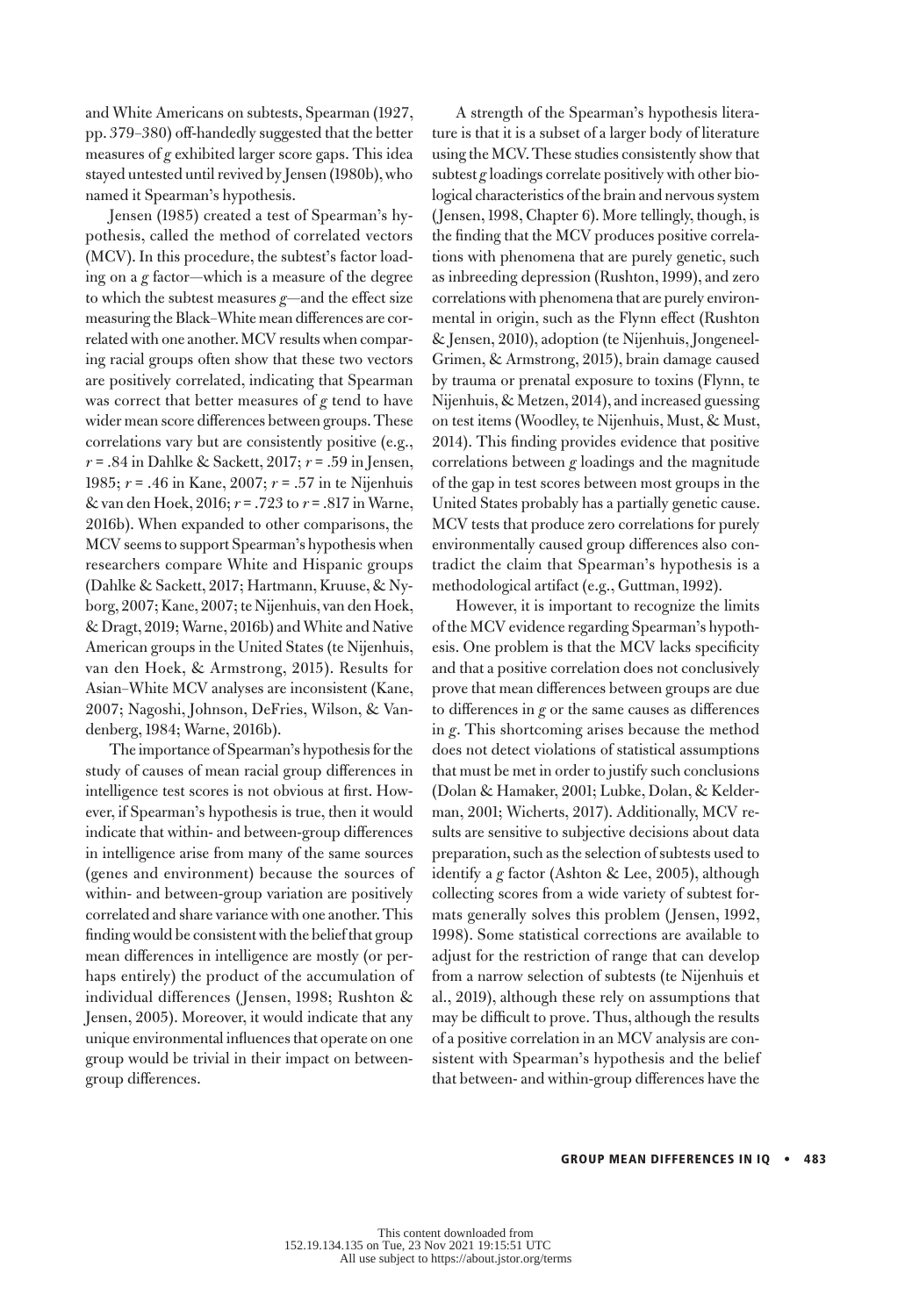same causes, it is not conclusive evidence. Nonetheless, the logic of the MCV is attractive, and when data meet the necessary statistical assumptions and results are based on meta-analyses instead of single studies, Spearman's hypothesis provides evidence in support of the claim that mean group differences in intelligence are not fully environmental in origin.

## Evidence 2: Tests of Measurement Invariance

In response to the inherent weaknesses of the MCV, some people in the intelligence research community began applying tests of measurement invariance to the study of group differences in intelligence. Measurement invariance was created by Meredith (1993) in order to strengthen the comparison of psychometric scores across demographic groups. The procedure uses multigroup confirmatory factor analysis (CFA) to test whether the necessary and sufficient conditions for comparing scores (the same factor structure, mean structure, and factor loadings for all groups) are present in the data derived from different groups. When these conditions are met, then mean differences in scores across demographic groups of examinees are due to actual differences in the construct being measured (Meredith, 1993). Since the invention of tests of measurement invariance, psychologists have applied the technique to intelligence test data many times. These results usually show that the factor structure and other psychometric properties of intelligence test data show a great deal of consistency across demographic groups (e.g., Beaujean, McGlaughlin, & Margulies, 2009; Li, Sano, & Merwin, 1996; Maller, 2000; Wicherts et al., 2004).

Dolan (2000) and his colleagues (Dolan & Hamaker, 2001; Lubke et al., 2001) realized that measurement invariance could overcome the problems inherent in the MCV. For example, measurement invariance procedures explicitly test the assumptions needed to justify the conclusion that between-group differences in *g* are due to the same causes as withingroup differences in *g*, a characteristic that the MCV lacks (Dolan & Hamaker, 2001; Lubke et al., 2001). Moreover, tests of measurement invariance are an application of multigroup CFA (Meredith, 1993), unlike the MCV with its foundation in exploratory factor analysis. This means that the advantages of CFA, such as measures of model fit and the ability to test competing models, are intrinsic properties of tests of measurement invariance. This permits more

complex and sophisticated investigations than are possible with the MCV and eliminates the shortcomings that can accompany practical applications of the MCV. For example, Frisby and Beaujean (2015) could test Spearman's hypothesis with a nonhierarchical factor structure—something that is not possible with the MCV.

More importantly, though, if measurement invariance holds across groups, then individual and mean group differences in a variable *must* be due to the same causes (Dalliard, 2014; Lubke, Dolan, Kelderman, & Mellenbergh, 2003). Therefore, tests of measurement invariance can eliminate the possibility that an influence on a phenotype operates on one group and not another. This is a stronger conclusion than is permitted by the MCV procedure. Research on intelligence test scores in the United States shows that measurement invariance holds across racial groups. Indeed, conducting tests of measurement invariance is typical practice in the development of professionally designed tests because it indicates the absence of test bias (Warne, Yoon, & Price, 2014), which test creators must eliminate to meet professional ethical standards for test development (American Educational Research Association, American Psychological Association, & National Council on Measurement in Education, 2014).

To sum up, when measurement invariance holds, intelligence tests measure the same construct in the same way for different demographic groups. Measurement invariance also indicates that the same environmental and genetic causes of individual differences in intelligence within racial groups also determine between-group mean differences. However, it is important to note that this does not necessarily indicate that heritability values (whether within different groups or between groups) will be equal. Measurement invariance also does not conclusively prove that between-group heritability is greater than zero because mean environmental differences may be so large that between-group heritability could be zero. The discussion regarding Evidence 3 expounds this idea.

# Evidence 3: Mathematical Relationship of Withinand Between-Group Differences

The degree of heritability of intelligence within various human groups and between groups is an empirical question. As stated previously, most heritability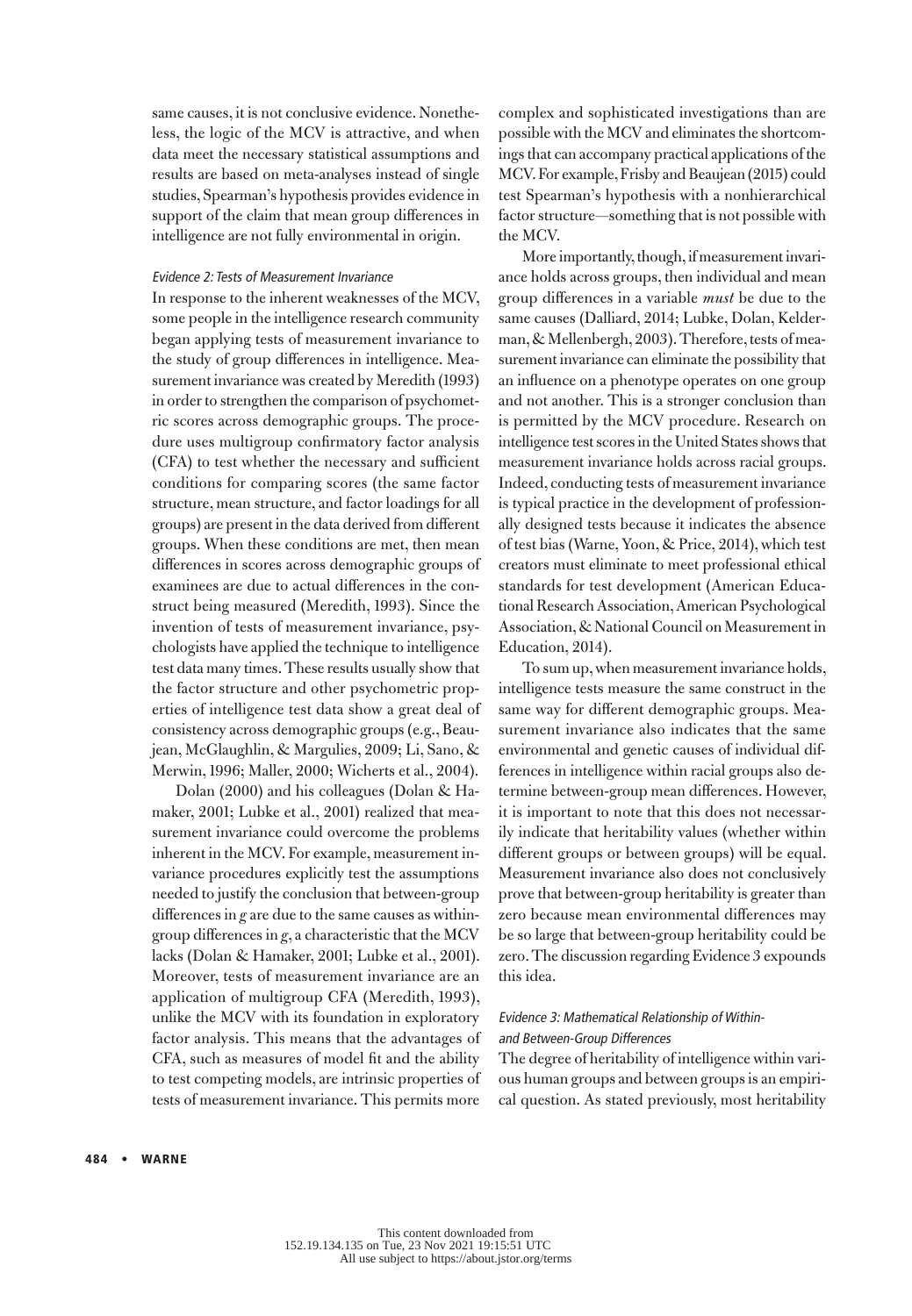estimates fall between .20 and .80. Most of these estimates are derived from samples of White individuals, although in a recent meta-analysis, the average heritability of intelligence for White, African American, and Hispanic American samples was between .58 and .73 (Pesta, Kirkegaard, te Nijenhuis, Lasker, & Fuerst, 2020, Table 3), indicating that heritability of IQ has a degree of stability across the largest racial groups within the United States.

Despite the heritability of intelligence within groups, many writers claim that within-group heritability provides no information about between-group heritability (e.g., Neisser et al., 1996), often using a thought experiment popularized by Lewontin (1970). In this analogy, one could take two random handfuls of seeds, planting one handful in fertile, moist soil. The other handful would be planted in barren, dry soil. After the seeds sprout and grow, any resulting phenotypic differences within either group must be completely genetic because the seeds within each group all experienced the same environment (i.e., all remaining differences are due solely to genetics). Conversely, all mean differences between groups must be solely environmental because the assignment of seeds to groups was random, and any genetic differences between groups have been balanced out.

Lewontin's analogy is flawed when applied to humans because humans are not randomly assigned to demographic groups (Warne et al., 2018). As a result, group mean differences in a phenotype probably are at least a partial consequence of aggregated individual differences in the phenotype. In turn, the individual differences are often partially caused by individual genetic differences.

DeFries (1972, p. 9) derived the mathematical relationship of between-group heritability and withingroup heritability:

$$
h_b^2 = (h_w^2) \frac{r_g(1 - r_p)}{r_p(1 - r_g)},
$$

where

 $h_b^2$  is the heritability between groups (i.e., the proportion of between-group phenotype variance that is due to genetic differences between groups),

 $h_w^2$  is the heritability within groups,

 $r<sub>e</sub>$  is the genetic intraclass correlation within groups (which is a measure of genetic relatedness of group members), and



The existence of the equation alone shows that the claim that "the genetic basis of the difference between two populations bears no logical or empirical relation to the heritability within populations" (Lewontin, 1970, p. 7) is incorrect. In the scenario of two randomly formed groups of organisms (or genetically identical organisms raised in separate environments),  $r_g = 0$ , which makes the entire right side of the equation equal to zero, indicating that  $h_b^2$  = 0 for randomly formed groups (DeFries, 1972). This validates Lewontin's analogy; where Lewontin erred is in applying the special case of randomly formed groups to all human demographic groups, which by definition have  $r_{\rm g}$  values greater than zero.<sup>1</sup>

Jensen (1998, pp. 447–458) applied DeFries's (1972) equation and showed that when  $r_g > 0$ ,  $h_b^2$  increases as  $h_w^2$  increases, indicating that unless members of a racial group are completely unrelated to one another (i.e.,  $r_e = 0$ , which by definition is impossible because racial group members belong to the same ancestral population), a value of  $h_b^2$  greater than 0 is likely. However, an estimate of  $h_b^2$  is not possible to derive because  $r_g$  is also unknown. Additionally, even with non–randomly formed groups, it is still possible for  $h_b^2$  to be zero if between-group environmental differences are large enough to overpower the influence of between-group genetic differences (Warne, 2020b, Chapter 28).

The question then becomes whether the mean environmental differences between Black and White individuals in the United States are so large that they result in a between-group heritability ( $h_b^2$ ) value of zero (Flynn, 1980). Expressed in standard deviation units, the required mean differences in environment associated with a between-group heritability  $(h_b^2)$  are expressed as Jensen's (1998, p. 454) equation:

$$
\sigma_E = \sqrt{\frac{1 - h_b^2}{1 - h_w^2}}\,,
$$

where  $\sigma_E$  is the mean environmental difference between groups expressed in standard deviation units (i.e., Cohen's *d* effect size).

Whereas  $h_w^2$  has empirically derived values,  $h_b^2$ and  $\sigma_E$  remain unknown. Nevertheless, the equation can provide circumstantial evidence regarding the value of  $h_b^2$ . Armed with this equation, one can pos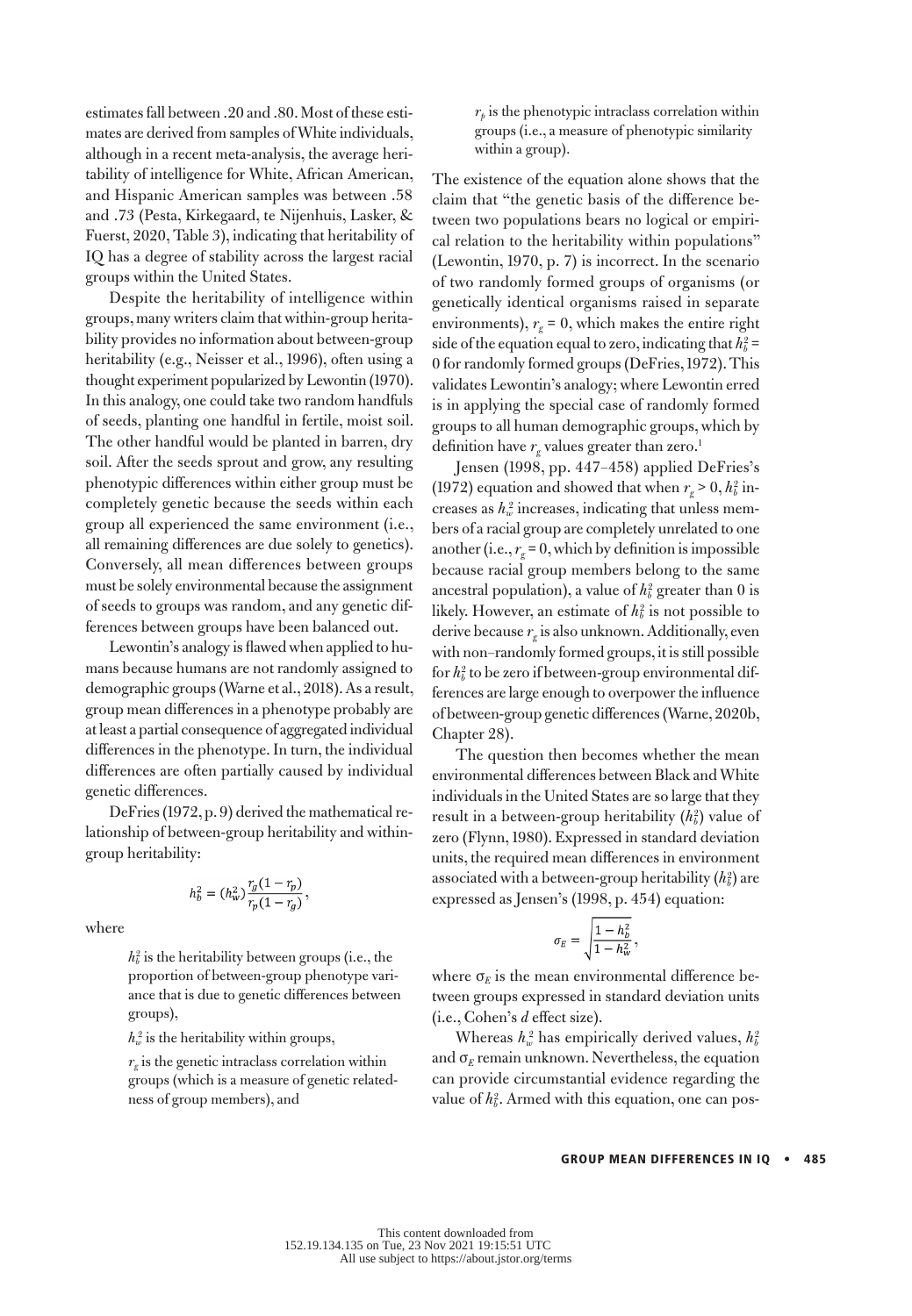tulate various values for  $h_b^2$  and  $h_w^2$  and then examine whether the resulting  $\sigma_F$  values are plausible for a given mean between-group difference in a phenotype. Table 1 shows these calculations for a  $d = 1.0$ difference in intelligence. Some of the  $\sigma_F$  values are inherently implausible. For example, if within-group heritability values of intelligence for African American and White American individuals are typically between 0.20 and 0.80, the values of  $\sigma_{E}$  in the top two rows (where  $h_w^2$  = 0.00 and 0.10) and the bottom row (where  $h_w^2$  = 0.90) are not realistic.

Table 1 illustrates an important feature of the relationship between between-group heritability and within-group heritability: When the two heritability values are equal, a 1-*SD* mean environmental difference produces a 1-*SD* difference in intelligence test scores. This is illustrated in the diagonal of 1.000 values, the cells that have equal  $h_b^2$  and  $h_w^2$  values. However, when  $h_b^2 > h_w^2$ , mean differences in environment must be less than the observed phenotype difference, as indicated by the  $\sigma_F$  values less than 1.000 above the diagonal. Conversely, when  $h_b^2 < h_w^2$ , then the mean environment differences must be greater than the mean phenotype difference, as indicated by the  $\sigma_E$  values greater than 1.000 below the diagonal. An implication from this table is that anyone who postulates that between-group heritability is less than within-group heritability must expect a larger mean environmental difference between groups than the

mean difference observed in the actual phenotype. Additionally, the lower the postulated  $h_b^2$  value, the larger environmental differences must be to produce the observed mean phenotype difference. Applied to intergroup intelligence differences, this implies that for between-group differences to be entirely genetic (i.e., for  $h_b^2$  to be zero), the mean between-group environmental differences must be larger than the *d* = 1.00 mean difference observed between African American and White American individuals. Empirical data about the size of these differences can help judge the plausibility of different  $h_b^2$  values, including whether  $h_b^2$  could be equal to zero.

"Environment" is a catch-all term for any nongenetic effect on a phenotype (Hunt, 2011). Still, relevant environmental influences on intelligence differences (whether within or between groups) must be causal in nature. Therefore, any discussion of environmental influences can ignore irrelevant or noncausal environmental factors. Although this may seem like a banal insight, it does whittle down all environmental variables to a theoretically relevant set of variables that could affect a phenotype (Jensen, 1998). One of the most frequently suggested environmental causes of mean differences in intelligence among African Americans and White Americans is socioeconomic status (e.g., Nisbett et al., 2012a). Although socioeconomic status is by no means the only plausible environmental cause for mean differences in intelligence across

| $h_w^2$ | $hb$ values |       |       |       |       |       |       |       |       |       |       |
|---------|-------------|-------|-------|-------|-------|-------|-------|-------|-------|-------|-------|
| values  | .00.        | .10   | .20   | .30   | .40   | .50   | .60   | .70   | .80   | .90   | 1.00  |
| .00     | 1.000       | 0.949 | 0.894 | 0.837 | 0.775 | 0.707 | 0.632 | 0.548 | 0.447 | 0.316 | 0.000 |
| .10     | 1.054       | 1.000 | 0.943 | 0.882 | 0.816 | 0.745 | 0.667 | 0.577 | 0.471 | 0.333 | 0.000 |
| .20     | 1.118       | 1.061 | 1.000 | 0.935 | 0.866 | 0.791 | 0.707 | 0.612 | 0.500 | 0.354 | 0.000 |
| .30     | 1.195       | 1.134 | 1.069 | 1.000 | 0.926 | 0.845 | 0.756 | 0.655 | 0.535 | 0.378 | 0.000 |
| .40     | 1.291       | 1.225 | 1.155 | 1.080 | 1.000 | 0.913 | 0.816 | 0.707 | 0.577 | 0.408 | 0.000 |
| .50     | 1.414       | 1.342 | 1.265 | 1.183 | 1.095 | 1.000 | 0.894 | 0.775 | 0.632 | 0.447 | 0.000 |
| .60     | 1.581       | 1.500 | 1.414 | 1.323 | 1.225 | 1.118 | 1.000 | 0.866 | 0.707 | 0.500 | 0.000 |
| .70     | 1.826       | 1.732 | 1.633 | 1.528 | 1.414 | 1.291 | 1.155 | 1.000 | 0.816 | 0.577 | 0.000 |
| .80     | 2.236       | 2.121 | 2.000 | 1.871 | 1.732 | 1.581 | 1.414 | 1.225 | 1.000 | 0.707 | 0.000 |
| .90     | 3.162       | 3.000 | 2.828 | 2.646 | 2.449 | 2.236 | 2.000 | 1.732 | 1.414 | 1.000 | 0.000 |

**TABLE 1.** Projected Values of Mean Environmental Differences ( $\sigma_E$ ), Given Between-Group Heritability ( $h_E^2$ ) and Within-Group Heritability ( $h_w^2$ ) Values for a Phenotype (IQ) Difference of  $d = 1.00$ 

#### 486 • WARNE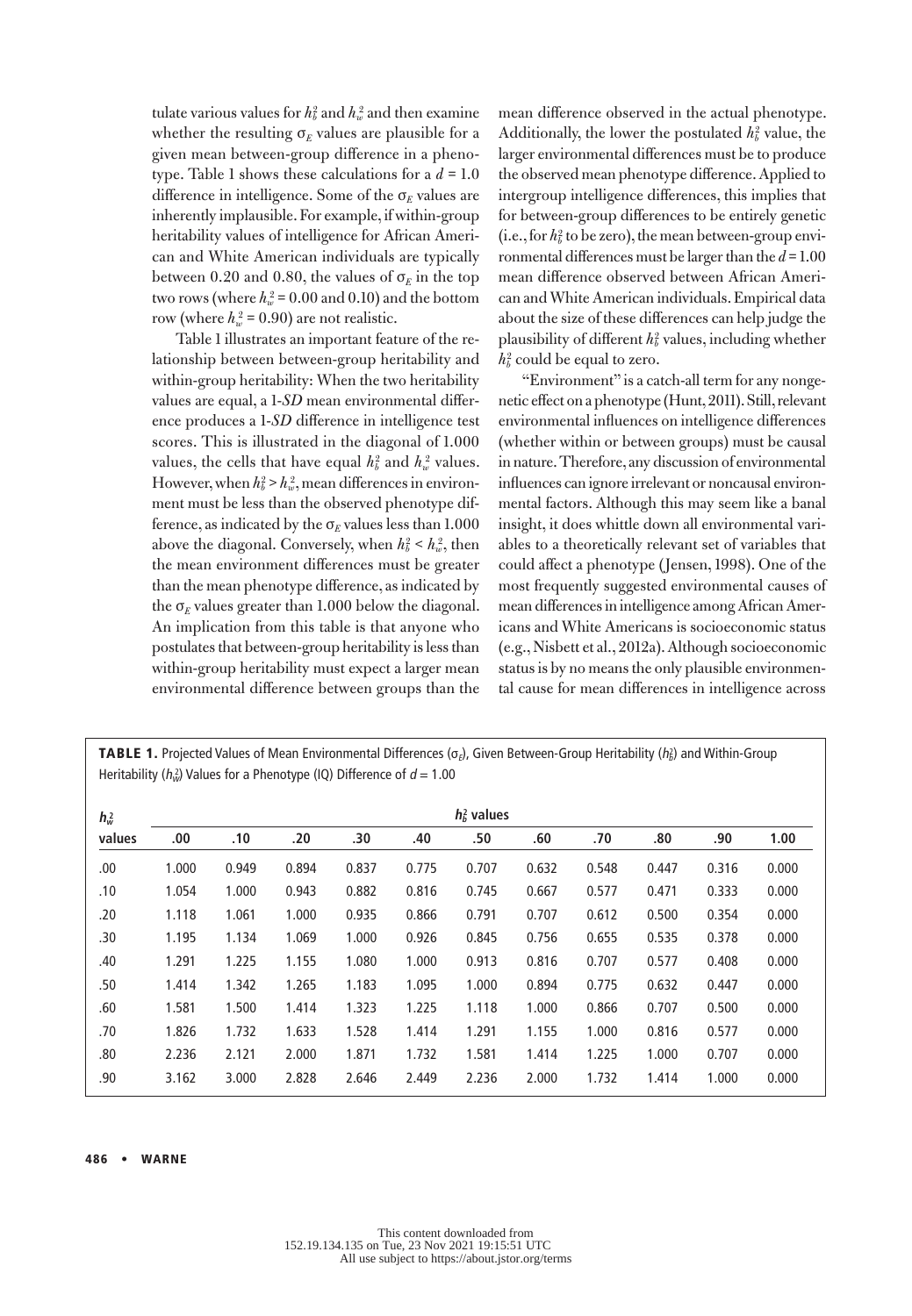American racial groups, it does produce a useful test case for the claim that between-group heritability of intelligence is zero. The U.S. Department of Education's National Center for Educational Statistics has made data publicly available from several representative longitudinal samples of children. The mean differences in socioeconomic status—a composite variable created by department personnel based on parental income, occupation, educational level, and (in one sample, the High School Longitudinal Study) the urbanicity of the child's high school—in the initial year of each study are shown in Table 2. The mean differences between African American and White American children's family socioeconomic status ranges from  $d = 0.604$  to  $d = 0.771$ , with a weighted average of *d* = 0.658. All these values fall far short of the  $d = 1.118$  to  $d = 2.236$  environmental differences needed to produce a between-group heritability value of zero. Given within-group heritability of .20 to .80, these socioeconomic status differences account for only 7.3% to 47.6% of the environmental variance needed to produce an  $h_b^2$  value of zero.<sup>2</sup>

No theorist advocating for an  $h_b^2$  value of zero would argue that the environmental impacts on intelligence are captured entirely by childhood socioeconomic status. The fact that the Cohen's *d* values in Table 2 are not large enough to result in an  $h_b^2$  value of zero is not damning in any way to the claim that between-group differences in intelligence are fully environmental. It is likely that other environmental variables contribute to between-group mean differences in intelligence between African Americans and White Americans. However, the difficulty then becomes generating a list of variables that have a known

causal impact on intelligence test scores and are nonredundant with socioeconomic status and any other environmental variables that cause between-group differences (Flynn, 1980). With the unimpressive results of experimental efforts to permanently raise IQ scores among people in industrialized countries (e.g., Lipsey, Farran, & Durkin, 2018; U.S. Department of Health & Human Services, 2012) and the large reduction in effect sizes in correlational studies after for genetic confounds were controlled for (e.g., Bouchard, Lykken, Tellegen, & McGue, 1996), finding environmental variables that fit these requirements and that can account for the remaining 52.4% to 92.7% of environmental variance needed to produce an  $h_b^2$  value of zero seems implausible (Warne et al., 2018). If the correlation of socioeconomic status with intelligence is not due to a causal impact of socioeconomic status on intelligence, then the amount of variance that must be explained by other environmental variables for  $h_b^2$ to be zero increases. In other words, it may not be enough for other environmental variables to explain 52.4% to 92.7% of variance in intelligence for  $h_b^2$  to be zero.

However, the average socioeconomic differences between African American and White American children can also help eliminate some of the heritability values in Table 1 from consideration. If one accepts the weighted average of  $d = .658$  as the best estimate of observed mean socioeconomic status differences between African Americans and White Americans, then any combination of  $h_b^2$  and  $h_w^2$  values that produces a needed environmental difference less than *d* = .658 is inherently implausible because such environmental differences would produce mean IQ score dif-

TABLE 2. Mean Differences in African American and White American Socioeconomic Status in Representative Samples of Schoolchildren

| <b>Dataset</b>                                                      | Child grade at<br>data collection | Mean difference<br>(Cohen's d) |
|---------------------------------------------------------------------|-----------------------------------|--------------------------------|
| National Educational Longitudinal Study of 1988                     | 8                                 | 0.625                          |
| Early Childhood Longitudinal Study, Kindergarten Class of 1998-1999 | Kindergarten                      | 0.771                          |
| Education Longitudinal Study of 2002                                | 10                                | 0.606                          |
| High School Longitudinal Study of 2009                              | 9                                 | 0.604                          |
| All samples                                                         |                                   | 0.658<br>(weighted average)    |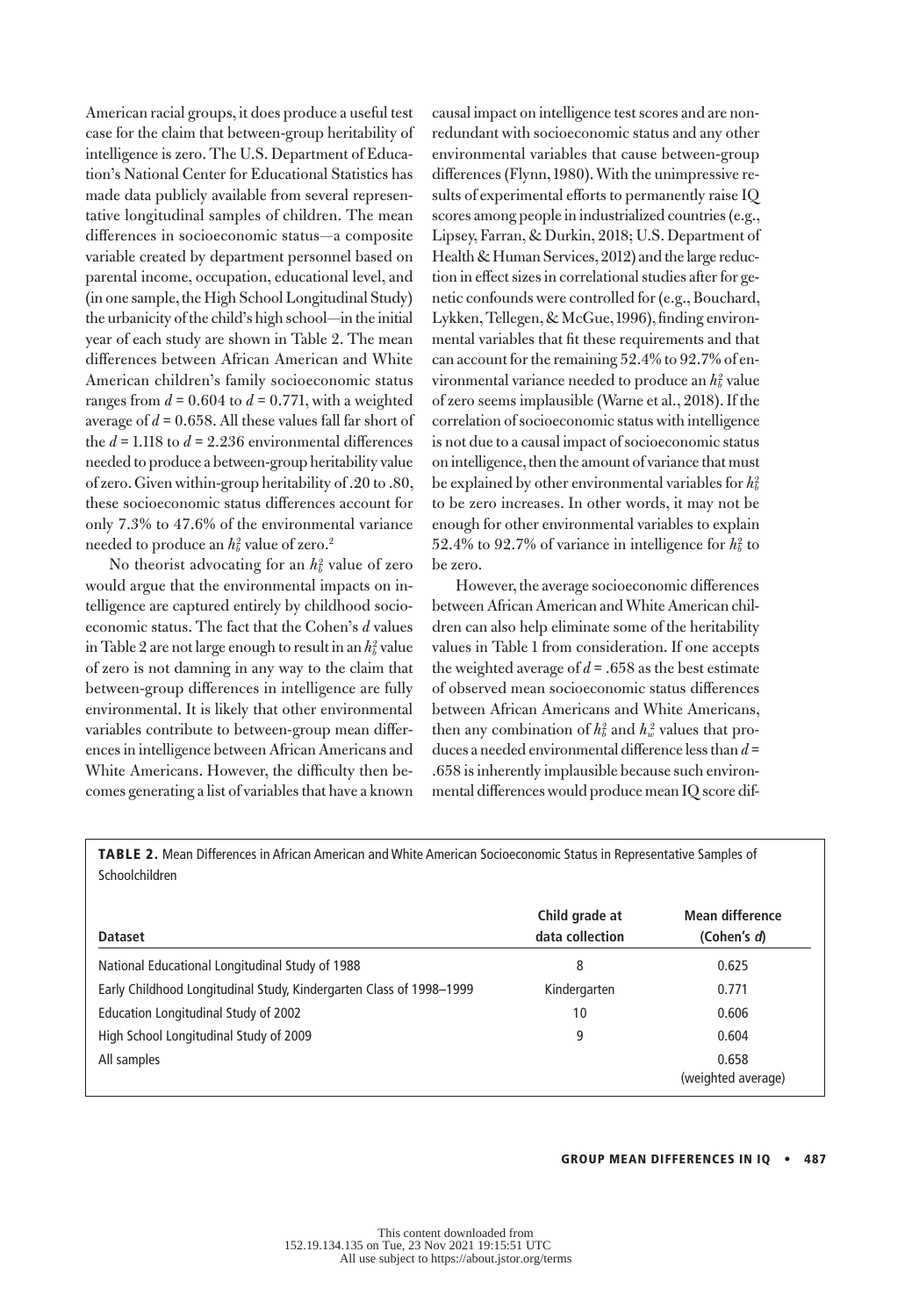ferences larger than *d* = 1.0. in Table 1. This eliminates scenarios in which high values of between-group heritability are coupled with low values of withingroup heritability, such as  $h_b^2 = 0.70$  and  $h_w^2 = 0.20$ , which would need only an environmental difference of  $d = 0.612$  to appear.

The information in Tables 1 and 2 and the mathematical constraints on the relationship that exists for between-group heritability and within-group heritability are powerful circumstantial evidence that the causes of mean differences in intelligence between African Americans and White Americans are not completely environmental. However, the information in this section is not exact enough to produce a likely value of between-group heritability.

There are two further difficulties for a purely environmental explanation for average IQ differences between races: measurement error and genetic influences on environment. Measurement error attenuates linear correlations and therefore requires that observed group differences in environment variables be larger than reported in Table 1 in order to reduce  $h_b^2$  to zero. For example, if one believes that  $h_w^2 = .50$ , then the needed mean environmental difference between groups is  $d = 1.414$  if environmental variables and intelligence are measured without error. However, if reliability for both variables is .90, then the needed observed difference becomes

$$
d = \frac{1.414}{\sqrt{r_{xx'}r_{yy'}}} = \frac{1.414}{\sqrt{(0.90)(0.90)}} = \frac{1.414}{\sqrt{0.81}} = \frac{1.414}{0.90}
$$

$$
= 1.571.
$$

Lower reliability values will drive the needed observed effect size even higher. As a comparison, Herrnstein and Murray (1996, p. 598) reported a Cronbach's α value of .76 for their measure of socioeconomic status and at least .90 for their measure of intelligence. Using the equation above implies that with these reliability values, an observed mean environmental difference of

$$
d = \frac{1.414}{\sqrt{(0.76)(0.90)}} = \frac{1.414}{\sqrt{0.684}} = \frac{1.414}{0.827} = 1.710
$$

between groups is needed to produce an  $h_b^2$  value of zero when is  $h_w^2$  .50 for a latent, error free measure of intelligence.

The second difficulty of genetic influences on environment arises from the fact that most people live in environments that are at least partially influenced by their genes, which means that even an "environmental" variable is often partially caused by genetics (Kendler & Baker, 2007; Plomin et al., 2016). Controlling for genetic confounds in environmental variables will correct the overestimated explanatory power of the environmental variables in correlational data and make it even more difficult for these variables (e.g., socioeconomic status) to explain betweengroup mean differences in intelligence.

## Evidence 4: Data From GWASs

The first three forms of evidence are all what James Flynn (1980) classified as indirect forms of evidence regarding the possible influence of genes on intergroup average differences in intelligence. All three rely on statistical and methodological characteristics of data to show that purely environmental explanations of mean group differences are implausible. Though useful, these types of evidence do not provide evidence about the functioning of genes themselves. Instead, they focus on the observed patterns of data and use them to infer the probability of a genetic impact. In contrast, direct evidence examines the impact of genetics and is stronger than indirect evidence because it relies on fewer untested assumptions about the environment or genes and produces strong inferences about how group mean IQ differences would change if environments were equalized (Flynn, 1980).

A new form of direct evidence that betweengroup differences in intelligence are not fully environmental comes from GWASs. Currently, hundreds of genetic variants have been identified that correlate with intelligence test scores (Savage et al., 2018). The identification of DNA segments associated with intelligence would be interesting in its own right, but once these portions of DNA are known, it is possible to create an estimate of genetic influence (based on known relevant variants) on a particular person's phenotype. This estimate, called a polygenic score, is a variable created by assigning a weight to each variant of each relevant portion of DNA. Then, the weights for the variants in a particular individual's genome are summed to create an overall polygenic score for that individual (see Plomin & von Stumm, 2018, for a nontechnical explanation with a concep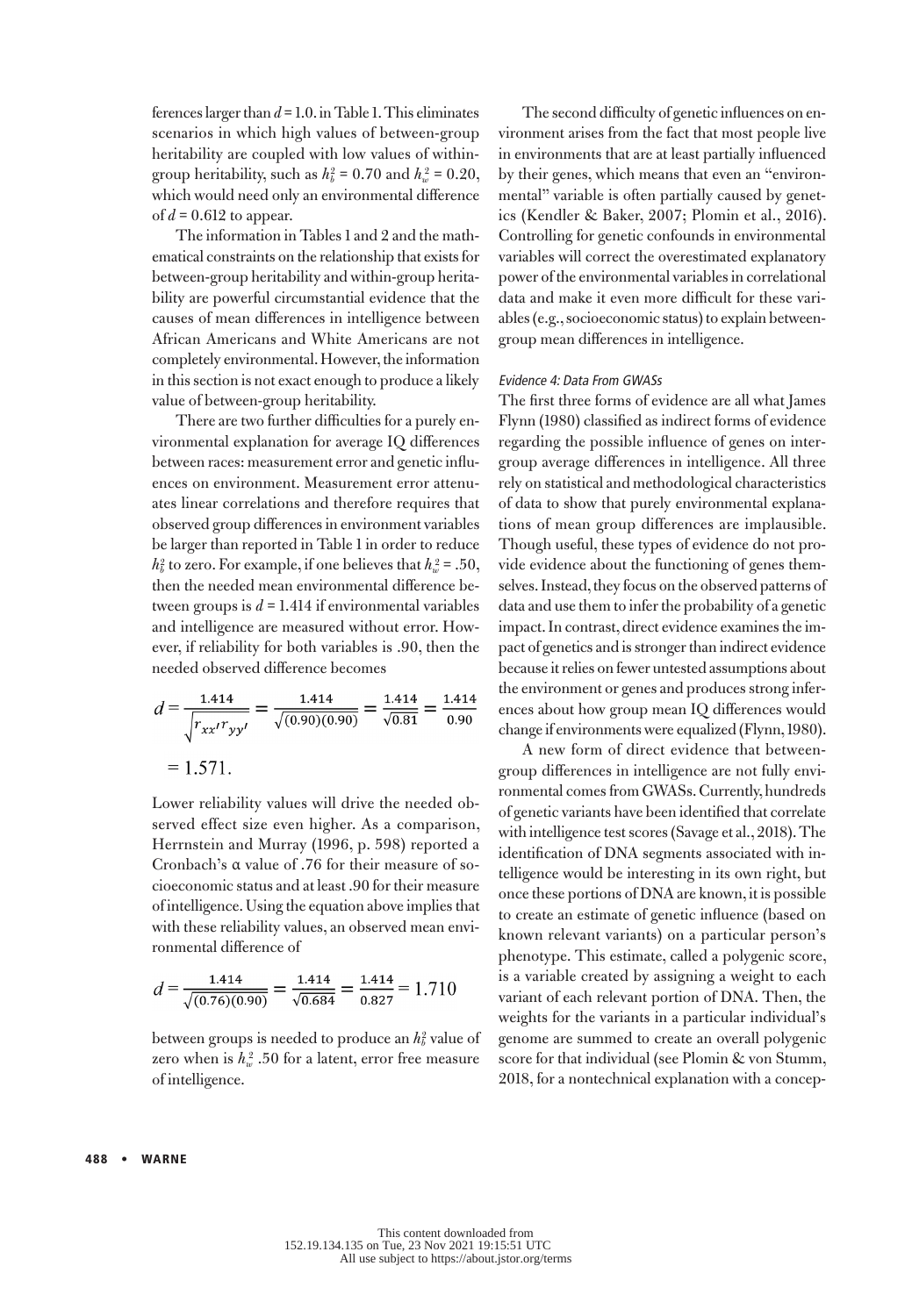tual example). These polygenic scores correlate with intelligence test scores modestly  $(r=.228, r^2=.052),$ but as more DNA variants associated with intelligence are identified these correlations will increase (Plomin & von Stumm, 2018; Savage et al., 2018). It is important to note that the phenotype variance explained by specific genes identified via GWAS are lower than the total within-group heritability identified through kinship studies (5.2% vs. 20–80%). This difference is called missing heritability and is probably due to current GWASs having sample sizes too small or lack the genetic diversity needed to detect rare genetic variants that can affect intelligence and to the limitations of current technology (Plomin & Deary, 2015; Plomin & von Stumm, 2018; Yang et al., 2015). Missing heritability occurs with many other phenotypes and is not unique to intelligence.

GWASs and polygenic scores provide the key to determining whether specific segments of DNA are associated with average intelligence score differences across groups because if the same DNA segments are identified in different racial groups as correlating with intelligence or if polygenic scores are correlated with intelligence test scores for different racial groups, then the most parsimonious conclusion is that some genes determine intelligence phenotypes for multiple racial groups. This is exactly the sort of direct evidence that Flynn (1980) stated would be more convincing than the indirect evidence based on statistical and methodological inferences I discussed earlier in this article.

Thus far, the majority of GWASs have been conducted on samples that consist mostly or entirely of individuals of European descent (Popejoy & Fullerton, 2016). This limitation creates a problem because genetic variants are not uniformly distributed across human populations, because of geographic or social separations during human evolutionary history (Reich, 2018) and genetic drift. As a result, genetic variants associated with intelligence in Europeans may not generalize to other racial groups (Domingue, Belsky, Conley, Harris, & Boardman, 2015). Additionally, because they are based on the statistical principles of regression, polygenic scores face an inevitable shrinkage in explained phenotype variance when applied to an independent sample.

Despite these challenges, there are indications that polygenic scores and GWAS results from Europeans can be partially generalized to other racial groups. In one study (Domingue et al., 2015), a polygenic score calculation method for adult educational attainment calculated with genetic Europeans' GWAS data were used to generate polygenic scores for African Americans, and these polygenic scores correlated with adult educational attainment *r* = .11  $(r^2 = .012, p = .004;$  compare the genetic Europeans' correlation of  $r = .18$ ,  $r^2 = .032$ ,  $p < .001$ ). Although adult educational attainment is not the same as intelligence, the two traits are positively correlated both at the phenotypic level (Damian, Su, Shanahan, Trautwein, & Roberts, 2015; Domingue et al., 2015) and at the genetic level via shared genes (Krapohl et al., 2014; Lee et al., 2018; Okbay et al., 2016). In fact, polygenic scores for educational attainment in adults predict phenotype intelligence test scores better than polygenic scores for intelligence do (Plomin & von Stumm, 2018). Thus, the fact that polygenic scores derived from individuals of European ancestry can generalize to African Americans—albeit with some shrinkage—is direct evidence that at least some of these genes influence group differences in mean intelligence test scores.

Further evidence comes from another study of applying GWAS data derived from European samples to other populations. Piffer (2015) used known frequencies of genetic variants that in published GWASs were associated in individuals descended from Europeans with better performance on intelligence tests or other measures of general cognitive functioning (e.g., executive functioning, educational attainment). He found that the frequency of these alleles in a nation's population was strongly correlated with estimated national mean IQ  $(r = .91)$ . The positive correlation was maintained after the degree of genetic relatedness between populations was controlled for, a finding that Piffer (2019) later replicated. Moreover, a random set of alleles had a much weaker relationship with national-level mean IQ. Just as in the Domingue et al. (2015) study, this provides evidence that some of the alleles associated with higher intelligence in Europeans also have this relationship in other groups. It is likely that at least some of these genes are responsible for mean intelligence differences across racial groups.

It is important to recognize the limitations of this line of evidence. One is that, compared with other continents of origin, people with ancestors from Eu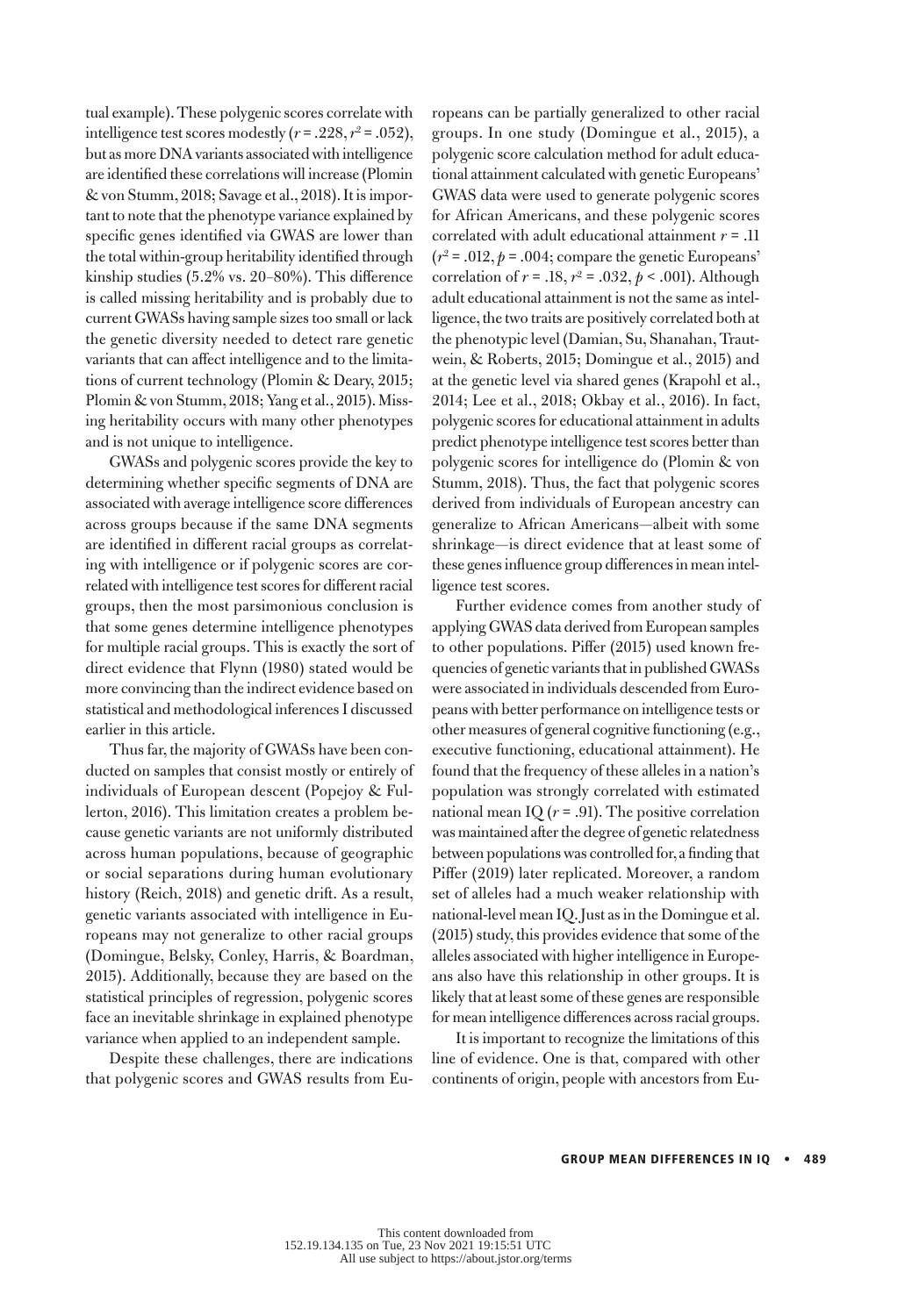rope are not a very genetically diverse population (The 1000 Genomes Project Consortium, 2015), which may limit the ability of a GWAS to detect genetic variants associated with a phenotype if those alleles are comparatively rare in Europeans. Another problem is that polygenic scores and other GWAS results derived from Europeans are less generalizable to other populations as the degree of genetic relationships with Europeans decreases. As a result, applying results of GWASs to other populations sometimes produces nonsensical or incorrect results (Martin et al., 2017).

Nevertheless, the results of the Domingue et al. (2015) and Piffer (2015, 2019) studies are evidence that mean intelligence score differences across racial groups are not entirely environmental in origin. In the future, GWAS samples are likely to become more diverse because the health benefits of identifying alleles associated with phenotypes (e.g., for heart disease, diabetes) should be extended to all human populations (Popejoy & Fullerton, 2016; Reich, 2018). If this research progresses as it did for Europeans (which is likely), researchers conducting some GWASs will collect intelligence scores—or scores for highly correlated variables, such as educational attainment—from these diverse samples. This research will probably have two consequences. First, researchers will identify new genetic variants associated with intelligence, which will improve polygenic scores. Second, polygenic scores derived from more diverse samples will be more generalizable (Martin et al., 2017). These developments, already underway, will also provide stronger evidence of whether intergroup mean differences in intelligence are partially genetically caused.

# Evidence 5: Admixture Studies

Another form of direct evidence that sheds light on whether between-group differences are fully environmental in origin is admixture studies. This method studies admixed populations, which are groups that are descended from ancestral populations that are native to different parts of the world (often different continents). In admixture studies, researchers capitalize on the individual variability in ancestry source within the admixed population by correlating the proportion of individuals' ancestry that originates from a particular continent with a phenotype score. If this correlation is not zero, then this is evidence that the trait has a degree of between-group genetic influence (Dalliard, 2014; Martin et al., 2017). Modern genomic-based admixture studies originated in medical research and have been successful at identifying health phenotypes that are associated with genetic heritage from different continents (e.g., Cheng et al., 2012; Flores et al., 2012; Kao et al., 2008).

In the United States, the largest admixed populations are Hispanic Americans and African Americans. Among Hispanic Americans, an average of 55–70% of ancestry originated in Europe (Bryc, Durand, Macpherson, Reich, & Mountain, 2015; Kirkegaard, Woodley of Menie, Williams, Fuerst, & Meisenberg, 2019), with the rest originating in the Americas and Africa. For African Americans, an average of 15–25% of ancestry originated in Europe, with the remaining ancestry originating almost entirely in Africa (Bryc et al., 2015; Jin et al., 2012). Within these groups of admixed individuals, there is a positive correlation (*r* = .23 to .30) between intelligence and the degree of European ancestry an individual possesses (Hu, Lasker, Kirkegaard, & Fuerst, 2019; Kirkegaard et al., 2019; Lasker, Pesta, Fuerst, & Kirkegaard, 2019; Warne, 2020a). This correlation cannot be explained by within-group discrimination based on skin color (Hu et al., 2019; Krieger, Sidney, & Coakley, 1998; Lasker et al., 2019), and controlling for socioeconomic status does not reduce the correlation to zero (Lasker et al., 2019). A purely environmental explanation of group differences in average intelligence has difficulty explaining the correlations between European ancestry because the correlations, by definition, have a genetic component.

Admixture studies of intelligence based on genetic assertations of ancestry are a recent phenomenon, and thus far only four have been published. However, with ancestral DNA tests becoming widespread and the growing push to incorporate genomic data into the social sciences (e.g., Murray, 2020; Plomin, 2018), more admixture studies will probably follow. In addition to replications of these early studies, future admixture studies on other groups will be an important theoretical test of the hypothesis of mean differences in intelligence across groups having a genetic influence because admixture studies lead to testable hypotheses about the possibility of a genetic influence on between-group average differences in intelligence. For example, Warne (2020a) extrapolated from admixture data in African Americans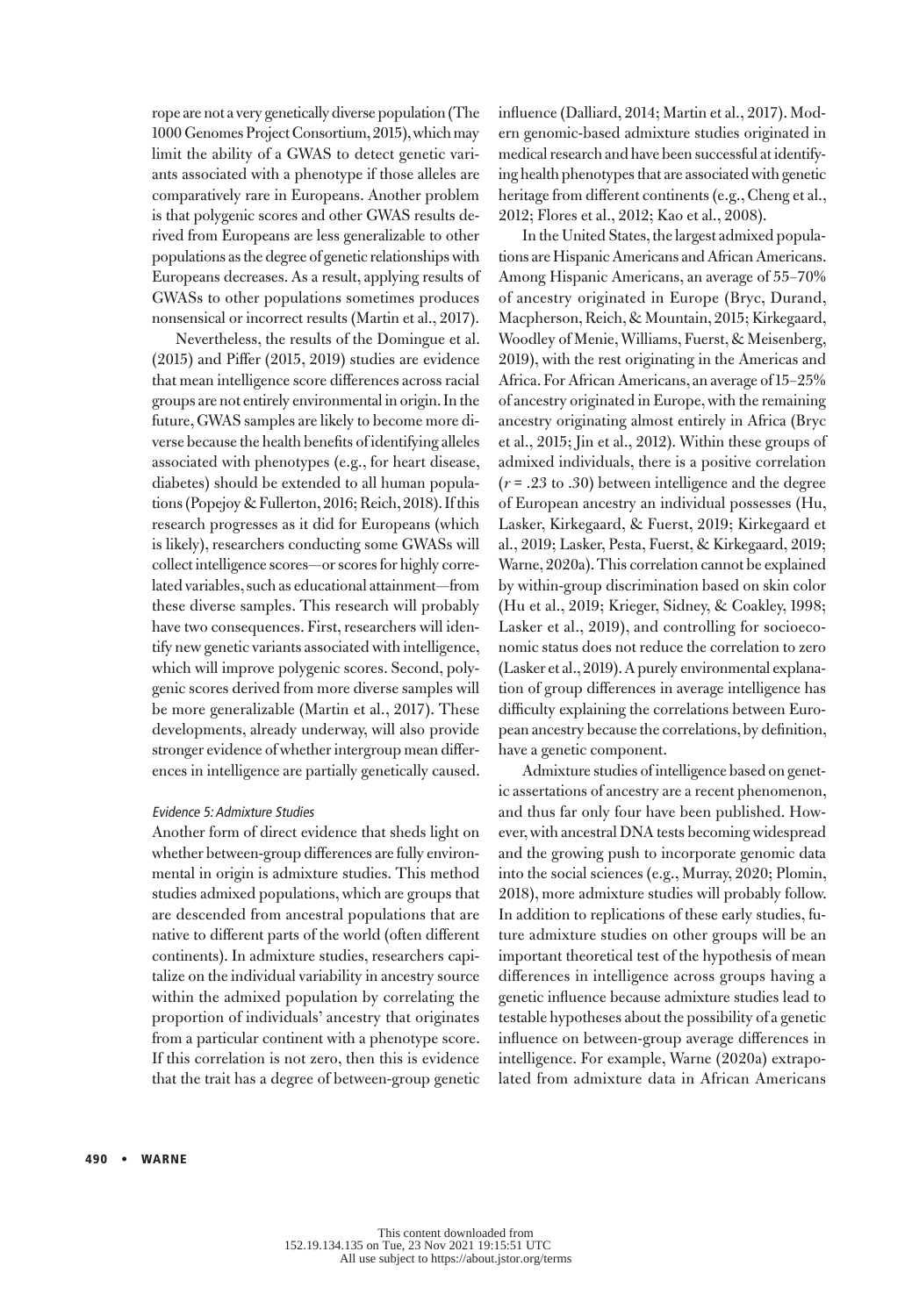and Hispanic Americans to predict that individuals with European heritage admixed with ancestry from groups with higher average scores on intelligence tests, such as East Asians, should have a *negative* correlation between the proportion of their European ancestry and their intelligence test score. It is plausible that Warne's (2020a) hypothesis will be supported in such admixture tests; in one study of White Americans, individuals with ancestry from European Jews, the ethnic group with the highest average intelligence test score in the world, had higher polygenic scores for intelligence than sample members from other European groups (Dunkel, Woodley of Menie, Pallesen, & Kirkegaard, 2019). If admixture studies of European Jews and East Asians show a negative correlation between intelligence test scores and non-Jewish European ancestry, then it would indicate that people with high intelligence are more likely to have, on average, more genetic variants associated with higher intelligence, plus some environmental advantages (Warne, 2020a).

Still, correlation—even a genetic correlation is not causation. One well-known objection to the statement that genetic correlations must have a genetic cause is from Jencks (1979), who stated that if a heritable trait is correlated with a proximal environmental cause of group differences, then it can result in a specious correlation between genes and an environmental outcome. Jencks proposed a thought experiment where children with red hair are systematically denied access to schooling; as a result, their academic performance would be correlated with the alleles for red hair, but that would not indicate that the alleles that encode for red hair have a causal impact on academic performance. However, no one has ever shown that such arbitrary environmental deprivations actually occur in 21st-century America. A hypothetical scenario where a particular gene–phenotype correlation was spurious does not mean that all—or any—such correlations in the real world are spurious. The parsimonious explanation for a correlation between genetic variations and a psychological phenotype is that genetic variance is a partial cause of phenotype variance. Scientists who postulate an interpretation that a particular correlation is an artifact of differential environments have the burden of proof of producing data that such environmental differences across genetic groups really do occur.

## Less Conclusive Forms of Evidence

Readers should not take this discussion to imply that these are the only five forms of evidence regarding the potential genetic nature of between-group differences in intelligence. One early effort to address this issue was through transracial adoption studies where African American children were adopted into White families (e.g., Moore, 1986; Tizard, 1974). The most prominent and best designed of these studies was the Minnesota Transracial Adoption Study (MTAS), which started in the 1970s. In the first report (Scarr & Weinberg, 1976), African American and interracial (White and African American ancestry) children with a mean age of 6.2 years and adopted into White families at an average age of 18 months had modestly high IQ scores (*M* = 106.3, *SD* = 13.9). This average was above the national White IQ average (100) and only marginally lower than the mean IQ of White adoptees (111.5). These results seemed at the time to herald strong evidence against a genetic hypothesis for intergroup racial differences in intelligence. However, in the follow-up study, the adoptees' average IQs in adolescence had regressed toward their racial groups' mean. This was true for White adoptees (*M* = 105.6), interracial adoptees (*M* = 98.5), and African American adoptees (*M* = 89.4; Weinberg, Scarr, & Waldman, 1992). Thus, the evidence from the MTAS is ambiguous. Adoptees probably did receive an environmentally driven boost to their IQs, as indicated by the averages that were higher than each racial group's average IQ, which shows the importance of differences in home environments in average IQ gaps across racial groups in the United States. But the relative gap between African Americans' and White Americans' average IQs was still approximately 1 *SD* (16.2 IQ points in adolescence), and interracial children had average scores in between, all results in accordance with a model based on genetic influences. But these score differences could reflect the different pre-adoption experiences of the different groups. (For example, the African American adoptees were adopted later and had more preadoption placements than the other groups.) In a later discussion of the MTAS, the researchers acknowledged that the results did not permit strong inferences about the impact of either genetic or environmental influences (Waldman, Weinberg, & Scarr, 1994). I concur with this assessment.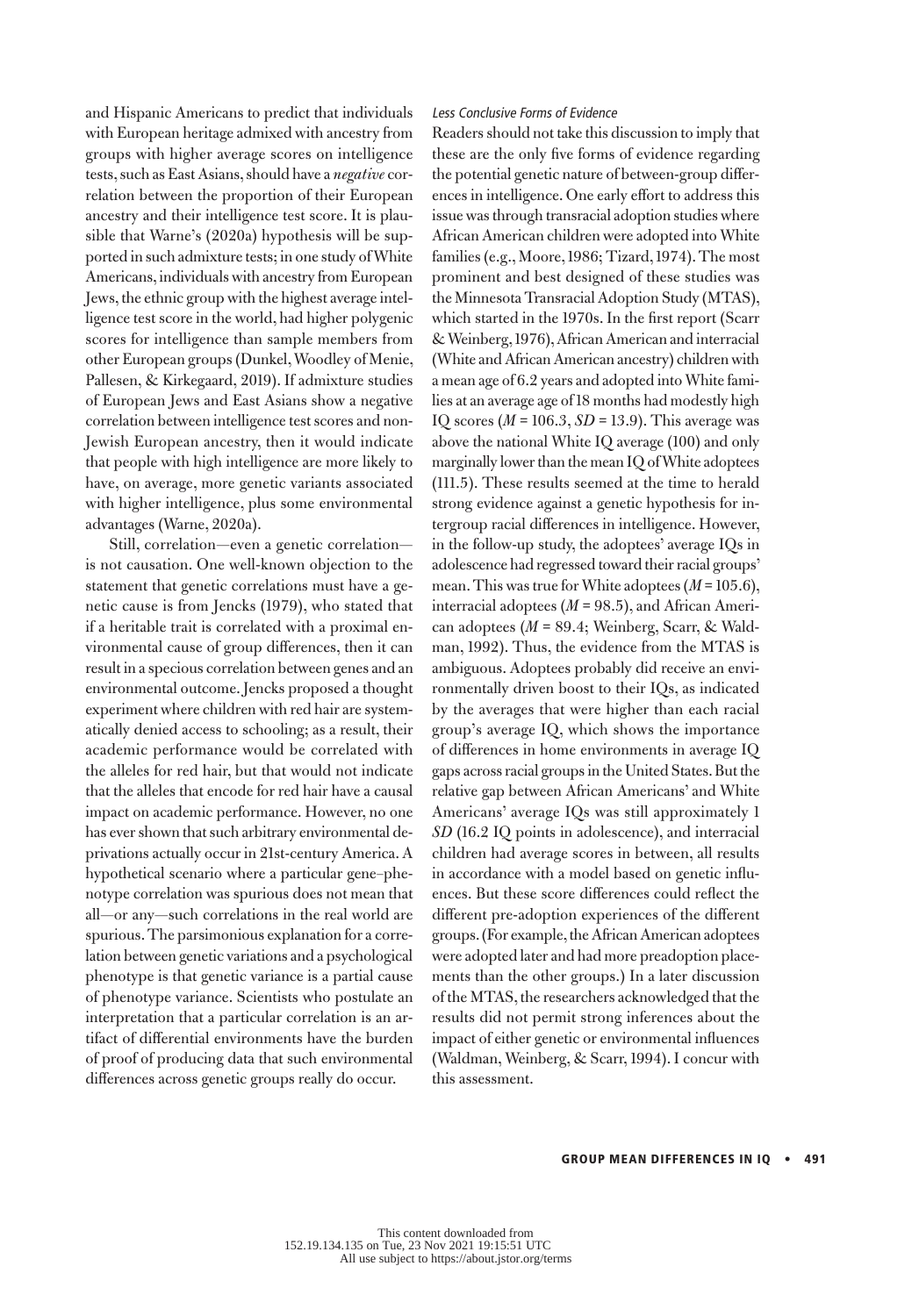With the best transracial adoption study producing ambiguous evidence (and having methodological shortcomings that, in retrospect, weakened any possible conclusions), it is clear that the current transracial adoption literature is not productive to analyze when discussing the likelihood of genetic influences on average differences in intelligence within the United States. The MTAS and other transracial adoption studies were noble efforts, but because they lack methodological characteristics necessary to demonstrate unconfounded environmental or genetic effects, their evidence is ambiguous. Their most problematic shortcoming is an absence of intelligence test scores for the adopted children's biological parents. A transracial adoption study with intelligence test scores for biological and adopted parents, children from every large American minority group, and data on the environment created by both sets of parents (including the prenatal environment) would provide direct evidence that is stronger than the data that I have presented in this article. Unfortunately, no such study currently exists, and there have been no reported American transracial adoption studies on intelligence since the MTAS. There are some studies of transracial adopted children published in other countries, but these studies usually involve international adoptions. None report intelligence test scores for biological parents of adopted children, and few have detailed data about the preadoption environment (see van IJzendoorn, Juffer, & Klein Poelhuis, 2005, for a review).

Another piece of evidence that is sometimes used to argue that average intelligence differences are not fully environmentally caused is the data on brain size (e.g., Rushton & Jensen, 2005). Although it is true that brain volume correlates positively with IQ and that East Asians have larger brains than Europeans, who have larger brains than Africans (all these differences being in averages, with large amounts of overlap among individuals in various groups), I do not find this evidence convincing for three reasons. First, biological differences are not necessarily genetic in origin (Gottfredson, 2009), and it has not been conclusively shown that interracial differences in mean brain size have a genetic cause *and* that this genetic cause also has a causal impact on the correlation between brain size and IQ. Second, the advantage for individuals with larger brains is not apparent when comparing male and female subjects; male brains are larger than female brains, even when body size is controlled for, but both sexes have the same average intelligence (Jensen, 1998; Jensen & Johnson, 1994). This finding is problematic for the argument that big brains are smarter brains. Finally, evidence is mounting that brain organization and functioning may be more important biological determinants of intelligence than sheer brain size (Haier, 2017).

Other sources of evidence (see Rushton & Jensen, 2005, for a summary) are ambiguous in their support for either the fully environmental or partially genetic theories of the causes of average group differences in intelligence. This is why I have limited myself to the five sources of evidence I discuss for the bulk of this article.

# DISCUSSION

In this article I have presented five lines of indirect and direct evidence that mean group differences in intelligence in the United States are not 100% environmentally caused: findings in support of Spearman's hypothesis, consistent results from tests of measurement invariance across American racial groups, the mathematical relationship for between-group and within-group sources of heritability, the preliminary results of applying polygenic scores and the results of GWASs to non-European groups, and the results of admixture studies. No one line of evidence is incontrovertible proof that between-group differences in intelligence in the United States are partially genetic in origin (although the direct evidence is strongest). However, all five types of evidence point in the same direction: Racial group differences in intelligence are at least partially genetically caused. Meanwhile, there is no fully environmental theory that parsimoniously explains all the facts I have presented. Those wanting to adhere to a fully environmental explanation have so far constructed a series of ad hoc explanations, which lack the parsimony of a partially genetic explanation for the phenomena I describe (Gottfredson, 2005; Rushton & Jensen, 2005).

Moreover, it is not easy to see how current theories of fully environmental differences will accommodate the new direct evidence that is likely to emerge from the GWASs or future admixture studies, given the results that these methods have produced so far.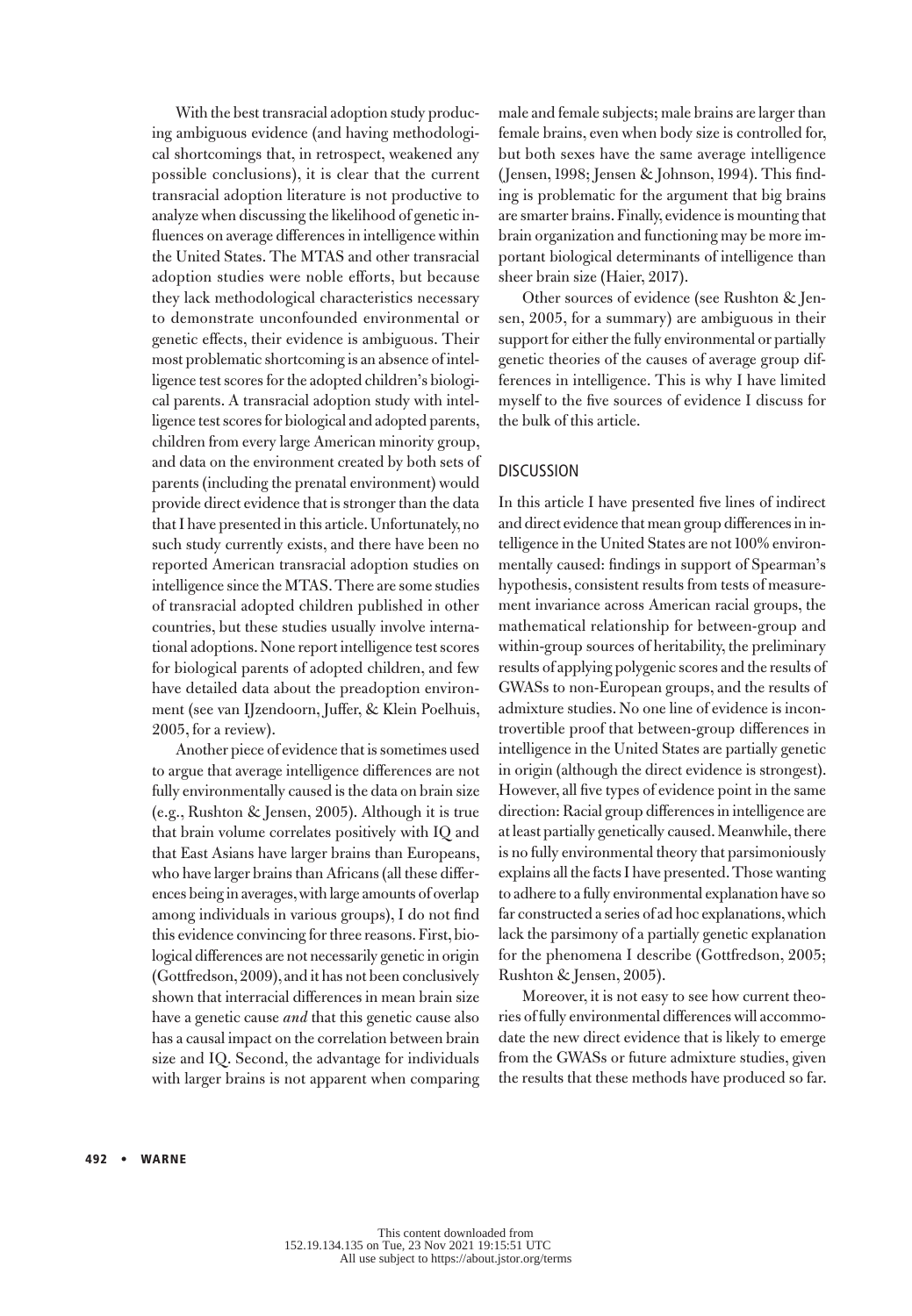On the other hand, a partially genetic explanation not only can accommodate such findings but can generate new, testable predictions about the relationship between genes, environment, and intelligence phenotypes across populations. For example, my belief that polygenic scores from diverse GWAS samples will explain more phenotype variance in intelligence and be generalizable to non-European samples is strongly dependent on the assumption that between-group differences in intelligence are at least partially genetic. If this hypothesis is disproved, then it would be a major setback to the claim of a genetic influence on intergroup intelligence differences. The same is true of my (Warne, 2020a) hypothesis regarding intelligence being positively correlated with East Asian heritage in European–Asian admixed groups.

Despite the diverse psychometric and genetic data I have presented, one nagging question remains unanswered: What percentage of between-group variance in intelligence scores is due to genetic variance between racial and ethnic groups in the United States? None of the evidence I have presented in this article provides a conclusive answer to this question. The percentage is almost certainly greater than zero, but beyond that, these sources of information do not point to an exact estimate for between-group heritability. There is no scientific reason why this question remains unanswered in the 21st century. The methods and technology exist now to determine the between-group heritability for racial groups in the United States. I believe there are at least two reasons for this gap in knowledge: a remarkable lack of curiosity among scientists and the lack of funding to answer such a question.

Studies of racial differences in economic, health, educational, behavioral, and other outcomes are ubiquitous in the social sciences. That discrepancies in many outcomes exist is beyond doubt, and there is no shortage of hypothesized environmental causes. Yet researchers who study these differences rarely postulate genetic causes. Even when genetic causes of discrepancies are raised, some scientists concentrate on denying such possibilities instead of confronting the data and testing the hypotheses surrounding potential genetic causes for interracial group differences in intelligence (e.g., Kwate, 2001; Lewontin, 1970; Sternberg, 2005). For a group that is supposed to be curious about the world, the number of scientists forming and testing hypotheses about the possibility of a genetic influence on racial differences in intelligence is surprisingly small. One reason may be the lack of ideological diversity in the social sciences, with overwhelmingly left-of-center political beliefs among researchers (Inbar & Lammers, 2012; Kaufman, 2021; Redding, 2001) that may cause some social scientists to not investigate the genetics of group differences because they find the topic distasteful (e.g., Horgan, 2013; Sternberg, 2005) or believe they already know the answer (see Flynn, 2012, p. 36, for a discussion of this latter reason). If ideological conformity is discouraging research on average race differences in intelligence, then it is an impediment to scholarly progress because it prevents the creation of knowledge that emerges from the Hegelian clash of contradicting viewpoints—the thesis and antithesis to arrive at a more correct understanding of facts: the synthesis.

Another impediment to determining the degree to which genetic influences affect intergroup differences in intelligence is the lack of funding. Government agencies and private foundations shy away from funding controversial topics, and the genetics of racial differences in intelligence is certainly one of those topics. In one recent case, recounted by mathematics researcher Theodore P. Hill (2018), he and Sergei Tabachnikov submitted an article on variability differences in intelligence between sexes as a possible explanation for the preponderance of men in the highest and lowest levels of academic accomplishment. Much to Hill's surprise, the National Science Foundation (NSF) asked the authors to remove the acknowledgement of Hill's NSF funding from the article, ostensibly because the topic was unrelated to Tabachnikov's funding. However, emails that Hill obtained from a Freedom of Information Act request showed that the real reason was pressure on the NSF from the chair of the Climate and Diversity Committee and the associate head for diversity and equity at Tabachnikov's university (T. P. Hill, 2018). If a government agency bowed to such political pressure regarding a simple acknowledgment of funding on an article about a topic that is uncontroversial among intelligence researchers,<sup>3</sup> the pressure to not award grants to researchers to study race differences in intelligence must be overwhelming. For some granting organizations, such an award may even be unthink-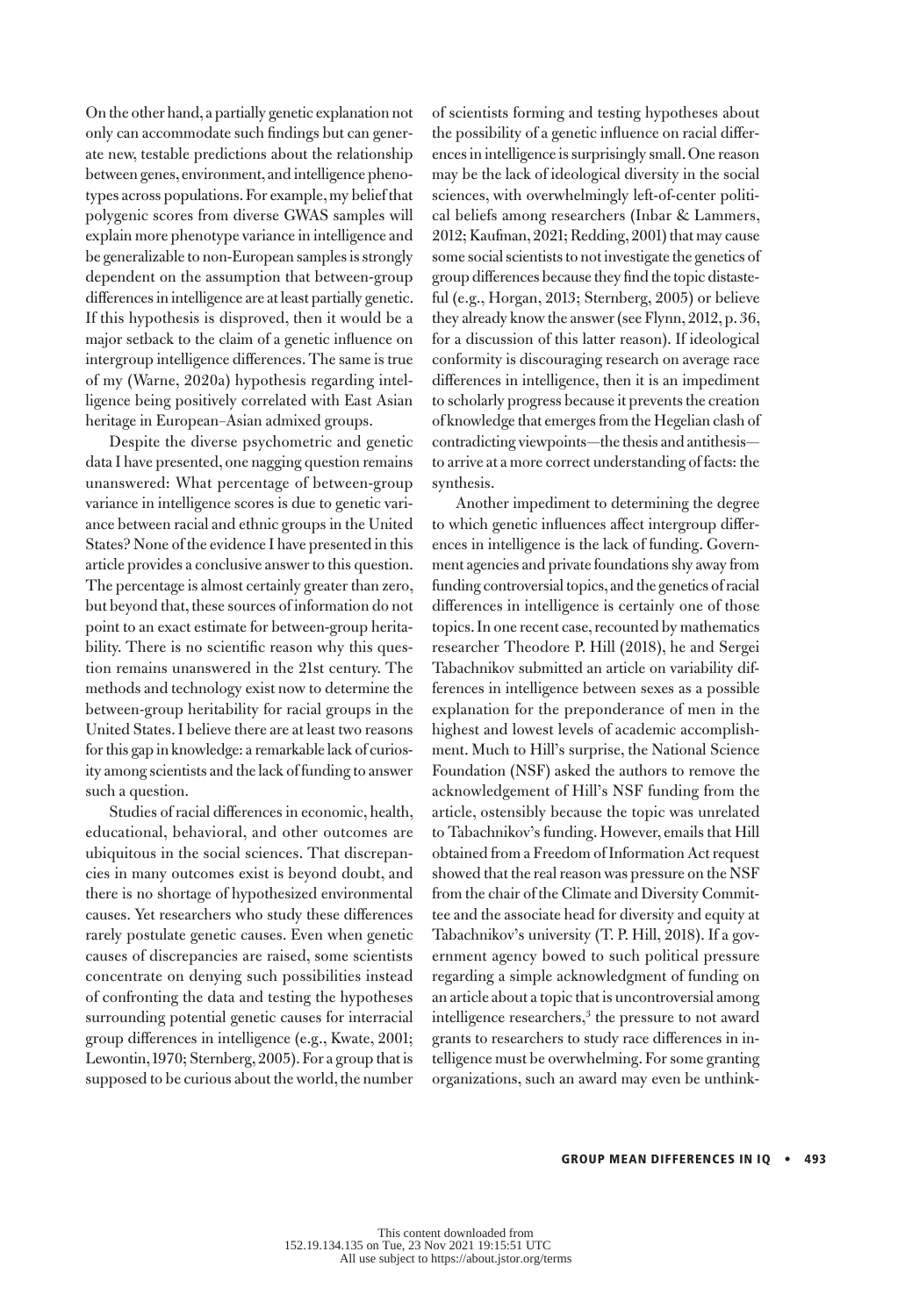able. The excuse that there are not sufficient funds for such research is unlikely. As James Flynn—no friend to the hypothesis of genetic causes of interracial differences in intelligence—stated,

If universities have their way, the necessary research will never be done. They fund the most mundane research projects, but never seem to have funds to test for genetic differences between races. I tell US academics I can only assume that they believe that racial IQ differences have a genetic component, and fear what they might find. They never admit that the politics of race affects their research priorities. It is always just far more important to establish whether squirrels enjoy *The Magic Flute*. (Flynn, 2012, p. 36)

The aversion to investigating, funding, and promoting research on the genetic influences on average intelligence across racial groups has made the topic languish and has limited the amount of data available. As a result, the controversy has festered far longer than necessary, and it is difficult to arrive at exact conclusions based on strong empirical data. A full exploration of the causes of this dynamic (which are probably rooted in the sociology of science) is beyond the scope of this article. However, some scholars have postulated about causes of this phenomenon. Coleman (1991) suggested that a concern throughout the social sciences toward historically marginalized groups has led to an ethic of "conspicuous benevolence," where findings that reflect unfavorably on these groups go quietly unreported and studies that might reveal such findings are not conducted. Coleman believed that this ethic would lead to self-suppression of scholarly research in order for scientists to retain the approval of their colleagues, which is important for obtaining tenure, a promotion, favorable ratings for grant applications, or professional eminence.

A recent survey supports Coleman's (1991) view, finding that 43% of American academics and 30% of British academics in the humanities and social sciences stated that they would support the firing of a colleague who published work showing that hiring more minorities and women is correlated with lower organizational performance (Kaufman, 2021, p. 24). This scenario engendered more opposition than any of the other four controversial topics in the survey. A different survey of undergraduate students found

that 85% of respondents would oppose a speaker on campus who claimed that "Some racial groups are less intelligent than others" (College Pulse, Foundation for Individual Rights in Education, & RealClear Education, n.d., p. 55). These surveys show that Coleman (1991) may have been too mild; academics may not be avoiding race differences in IQ solely to retain approval from their colleagues, as important as that may be. They may be trying to keep their jobs or avoid being the center of a firestorm. These strong negative reactions from students and faculty seem to occur despite the data that indicate that a partially genetic cause of group differences in IQ is plausible.

Other reasons for the aversion toward researching group differences in IQ have been suggested. Davis (1978) believed that a "moralistic fallacy" was at work, where people's moral desires for what they want to be true stand in place for actual scientific truth—a cognitive heuristic that leads people to make decisions about scientific discovery accordingly. Humphreys (1988, 1991) suggested several widespread folk beliefs among social scientists that would discourage research on the possibility of a genetic influence on mean intelligence differences, including a bias among social scientists in favor of environmental causes of human behavior, a narrow focus on socioeconomic status as a powerful cause of individual and group differences in life outcomes, and a default belief that there could not be any genetic influences on group differences. Regardless of the cause, the result is that the topic of genetic influences on intergroup intelligence averages has been understudied, which allows the controversy to linger on unnecessarily for decades and prevents social scientists from crafting policy proposals based on sound data.

# **CONCLUSION**

The five types of circumstantial evidence presented here are not, individually, conclusive regarding the potential of genetic influences on mean differences among racial groups in the United States. Each has its own strengths and weaknesses. For example, the GWAS evidence consists of just three studies, but these studies provide consistent direct evidence of the influence of specific genes on intelligence in different racial groups. The measurement invariance evidence cannot provide an estimate of the degree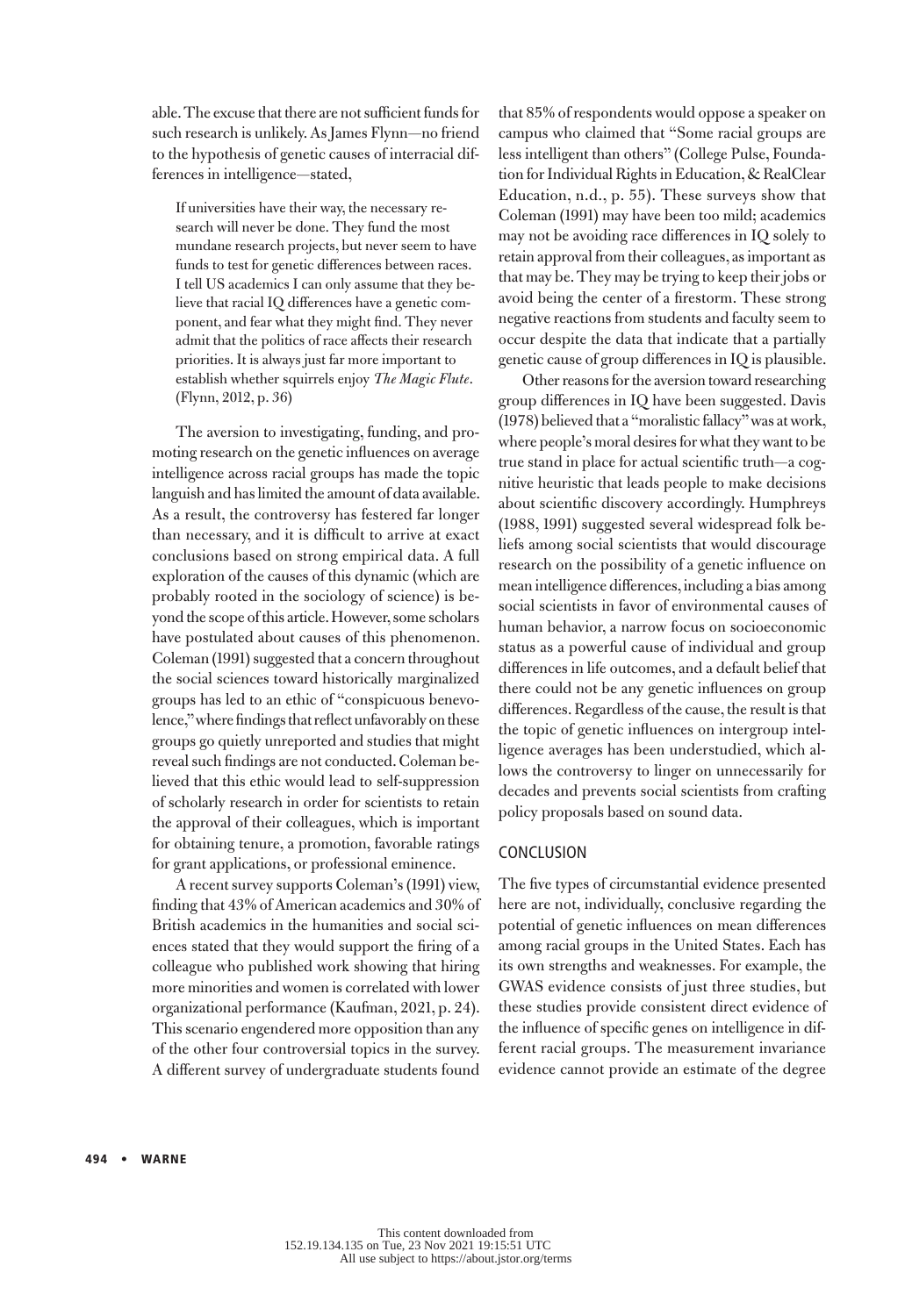to which between-group variance is genetic, but it does eliminate the possibility of a unique influence that uniformly lowers one group's intelligence test scores while leaving another group untouched (see Warne, 2020b, Chapters 29–30, for a further discussion of the unlikelihood of such unique influences). Combined, all five sources of data make a cohesive argument that group differences in intelligence are not fully environmentally caused.

I call upon psychologists to have an open mind and to investigate the evidence for themselves, starting with the sources I have cited in this article. I also encourage social scientists to make research contributions that can address this question. If readers believe in fully environmental causes for mean racial group differences in intelligence, I invite them to design their own studies to test their hypothesis and to create a coherent theory of environmental causes of intelligence that can parsimoniously explain the findings I have summarized and make new, testable predictions. Controversy thrives in ignorance; it is time to move beyond the basic question of whether genes have an impact on intergroup mean IQs so that scientists can investigate productive questions of the magnitude of this influence and how to accommodate differences in a diverse society.

## NOTES

I have no conflicts of interest to disclose.

Address correspondence about this article to Russell T. Warne, 800 W. University Parkway MC 115, Orem, UT 84058 (email: rwarne@uvu.edu).

1.Incidentally, this discussion demonstrates the power of random assignment in true experiments. Random assignment of subjects to experimental and control groups balances out these groups genetically, which means that any later differences on the dependent variable(s) cannot be due to genetic differences between groups. Given the ubiquity of genetic influences on behavior (Plomin et al., 2016), random assignment is a powerful protection against genetic confounding.

2.This estimate is derived by squaring the Cohen's *d* values in Table 2 and dividing them by the squared  $\sigma_E$  values in Table 1 for an  $h_b^2$  value of zero and an  $h_w^2$  value between .20 and .80. The resulting values of 7.3% and 47.6% are the minimum and maximum percentages of needed total environmental variance shared with socioeconomic status variance that the Cohen's *d* values in Table 2 could produce. As would be expected mathematically, higher percentages result from larger socioeconomic status differences in Table 2 and lower  $h_w^2$  values in Table 1.

3. See Feingold (1992) for a landmark literature review on the topic. The finding of greater male variability is now widely accepted, with many different tests usually showing a 5–15% greater standard deviation on male cognitive test scores (e.g., Deary, Thorpe, Wilson, Starr, & Whalley, 2003; Hur, te Nijenhuis, & Jeong, 2017; Lakin, 2013; Strand, Deary, & Smith, 2006).

## REFERENCES

- 1000 Genomes Project Consortium. (2015). A global reference for human genetic variation. *Nature, 526*(7571), 68–74. https://doi.org/10.1038/nature15393
- Adams, H. H. H., Hibar, D. P., Chouraki, V., Stein, J. L., Nyquist, P. A., Rentería, M. E., . . . Thompson, P. M. (2016). Novel genetic loci underlying human intracranial volume identified through genome-wide association. *Nature Neuroscience, 19,* 1569–1583. https://doi.org/10 .1038/nn.4398
- American Educational Research Association, American Psychological Association, & National Council on Measurement in Education. (2014). *Standards for educational and psychological testing*. American Educational Research Association.
- Arden, R., Luciano, M., Deary, I. J., Reynolds, C. A., Pedersen, N. L., Plassman, B. L., . . . Visscher, P. M. (2016). The association between intelligence and lifespan is mostly genetic. *International Journal of Epidemiology, 45,* 178–185. https://doi.org/10.1093/ije/dyv112
- Asbury, K., Moran, N., & Plomin, R. (2016). Nonshared environmental influences on academic achievement at age 16: A qualitative hypothesis-generating monozygotic-twin differences study. *AERA Open, 2*(4). https://doi.org/10 .1177/2332858416673596
- Ashton, M. C., & Lee, K. (2005). Problems with the method of correlated vectors. *Intelligence, 33,* 431–444. https:// doi.org/10.1016/j.intell.2004.12.004
- Beaujean, A. A., McGlaughlin, S. M., & Margulies, A. S. (2009). Factorial validity of the Reynolds Intellectual Assessment Scales for referred students. *Psychology in the Schools, 46,* 932–950. https://doi.org/10.1002/pits .20435
- Binet, A., & Simon, T. (1905/1916). New methods for the diagnosis of the intellectual level of subnormals (E. S. Kite, trans.). In A. Binet & T. Simon, *The development of intelligence in children (the Binet–Simon Scale)* (pp. 37–90). Williams & Wilkins.
- Bouchard, T. Jr. (2014). Genes, evolution and intelligence. *Behavior Genetics, 44,* 549–577. https://doi.org/10.1007 /s10519-014-9646-x
- Bouchard, T. J. Jr., Lykken, D. T., Tellegen, A., & McGue, M. (1996). Genes, drives, environment, and experience: EPD theory revised. In C. P. Benbow (Ed.), *Intellectual talent: Psychometric and social issues* (pp. 5–43). Johns Hopkins University Press.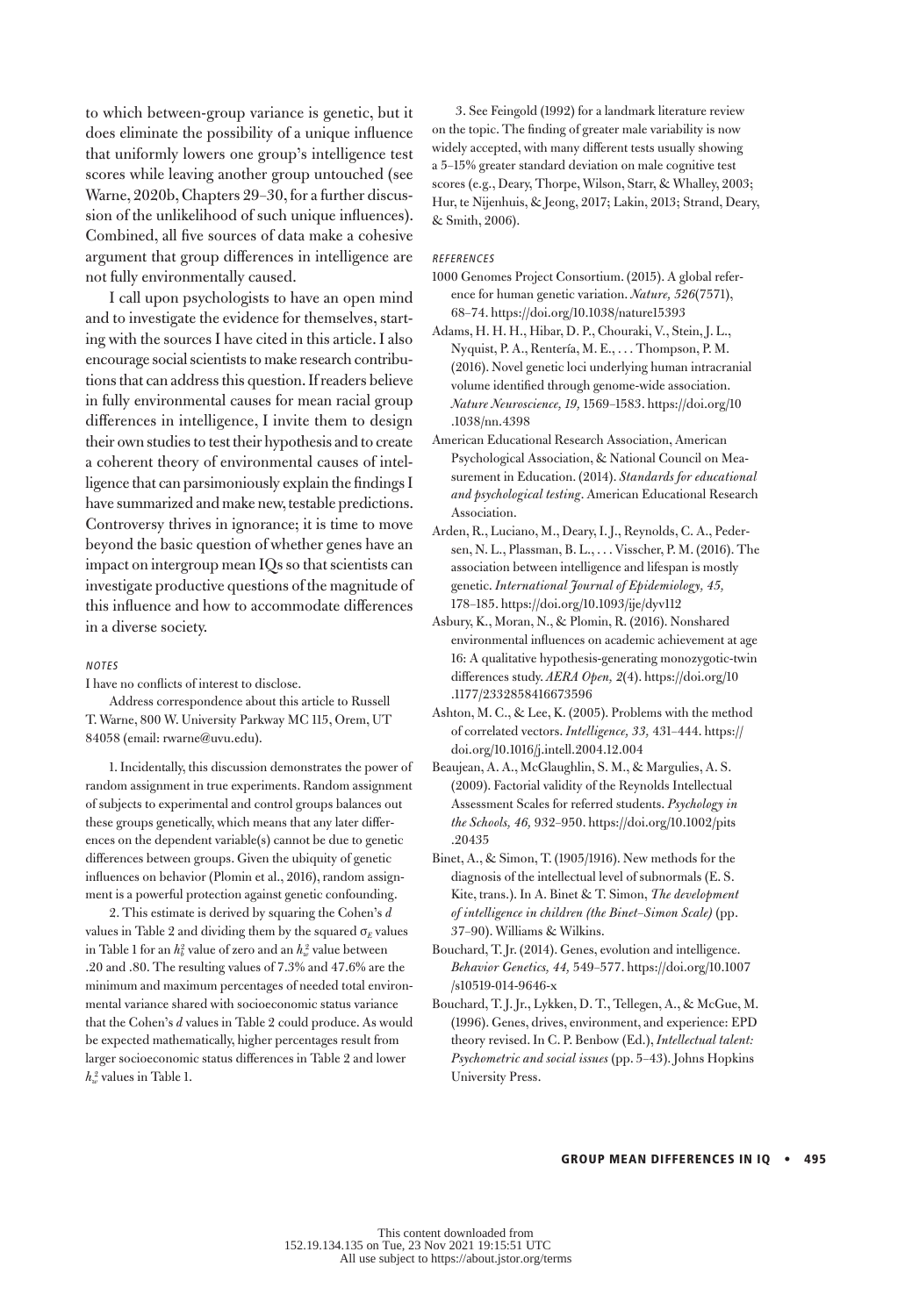- Bryc, K., Durand, E. Y., Macpherson, J. M., Reich, D., & Mountain, J. L. (2015). The genetic ancestry of African Americans, Latinos, and European Americans across the United States. *American Journal of Human Genetics, 96,* 37–53.<https://doi.org/10.1016/j.ajhg.2014.11.010>
- Burks, B. S. (1973). The relative influence of nature and nurture upon mental development: A comparative study of foster parent–foster child resemblance and true parent–true child resemblance. In H. J. Eysenck (Ed.), *The measurement of intelligence* (pp. 325–357). Springer. (Original work published in 1928)
- Cheng, C.-Y., Reich, D., Haiman, C. A., Tandon, A., Patterson, N., Selvin, E., . . . Kao, W. H. L. (2012). African ancestry and its correlation to type 2 diabetes in African Americans: A genetic admixture analysis in three U.S. population cohorts. *PLOS ONE, 7*(3), e32840. [https://doi](https://doi.org/10.1371/journal.pone.0032840) [.org/10.1371/journal.pone.0032840](https://doi.org/10.1371/journal.pone.0032840)
- Cofnas, N. (2016). Science is not always "self-correcting": Fact–value conflation and the study of intelligence. *Foundations of Science, 21*(3), 477–492. https://doi.org/10 .1007/s10699-015-9421-3
- Coleman, J. S. (1991). The Sidney Hook Memorial Award address: On the self-suppression of academic freedom. *Academic Questions, 4*(1), 17–22. [https://doi.org/10.1007](https://doi.org/10.1007/BF02682943) [/BF02682943](https://doi.org/10.1007/BF02682943)
- College Pulse, Foundation for Individual Rights in Education, & RealClear Education. (n.d.). *2020 College Free Speech Rankings: What's the climate for free speech on America's college campuses?* https://www.thefire.org/ research/publications/student-surveys/2020-college-free -speech-rankings/
- Curran, F. C., & Kellogg, A. T. (2016). Understanding science achievement gaps by race/ethnicity and gender in kindergarten and first grade. *Educational Researcher, 45,* 273–282.<https://doi.org/10.3102/0013189x16656611>
- Dahlke, J. A., & Sackett, P. R. (2017). The relationship between cognitive-ability saturation and subgroup mean differences across predictors of job performance. *Journal of Applied Psychology, 102,* 1403–1420. https://doi.org /10.1037/apl0000234
- Dalliard, M. (2014). The elusive x-factor: A critique of J. M. Kaplan's model of race and IQ. *Open Differential Psychology*. https://doi.org/10.26775/ODP.2014.08.25
- Damian, R. I., Su, R., Shanahan, M., Trautwein, U., & Roberts, B. W. (2015). Can personality traits and intelligence compensate for background disadvantage? Predicting status attainment in adulthood. *Journal of Personality and Social Psychology, 109,* 473–489. https://doi.org/10.1037 /pspp0000024
- Davis, B. B. (1978). The moralistic fallacy. *Nature, 272*(5652), 390.<https://doi.org/10.1038/272390a0>
- Deary, I. J. (2012). 125 years of intelligence in *The American Journal of Psychology*. *American Journal of Psychology,*

*125,* 145–154. https://doi.org/10.5406/amerjpsyc.125 .2.0145

Deary, I. J., Penke, L., & Johnson, W. (2010). The neuroscience of human intelligence differences. *Nature Reviews: Neuroscience, 11,* 201–211. https://doi.org/10.1038/nrn2793

Deary, I. J., Thorpe, G., Wilson, V., Starr, J. M., & Whalley, L. J. (2003). Population sex differences in IQ at age 11: The Scottish mental survey 1932. *Intelligence, 31,* 533–542. https://doi.org/10.1016/s0160-2896(03)00 053-9

DeFries, J. C. (1972). Quantitative aspects of genetics and environment in the determination of behavior. In L. Ehrman, G. S. Omenn, & E. Caspari (Eds.), *Genetics, environment, and behavior* (pp. 5–16). Academic Press.

Derrick, S. M. (1920). A comparative study of the intelligence of seventy-five whites and fifty-five colored college students by the Stanford revision of the Binet–Simon scale. *Journal of Applied Psychology, 4,* 316–329. https://doi .org/10.1037/h0071332

Detterman, D. K. (2006). Editorial note on controversial papers. *Intelligence, 34,* iv. https://doi.org/10.1016/j.intell .2005.10.001

- Dickens, W. T., & Flynn, J. R. (2006). Black Americans reduce the racial IQ gap: Evidence from standardization samples. *Psychological Science, 17,* 913–920. https://doi .org/10.1111/j.1467-9280.2006.01802.x
- Dolan, C. V. (2000). Investigating Spearman's hypothesis by means of multi-group confirmatory factor analysis. *Multivariate Behavioral Research, 35,* 21–50. https://doi.org /10.1207/S15327906MBR3501\_2
- Dolan, C. V., & Hamaker, E. L. (2001). Investigating Black– White differences in psychometric IQ: Multi-group confirmatory factor analyses of the WISC-R and K-ABC and a critique of the method of correlated vectors. In F. H. Columbus (Ed.), *Advances in psychology research* (Vol. 6, pp. 31–59). Nova Science Publishers.
- Domingue, B. W., Belsky, D. W., Conley, D., Harris, K. M., & Boardman, J. D. (2015). Polygenic influence on educational attainment: New evidence from the National Longitudinal Study of Adolescent to Adult Health. *AERA Open, 1*(3), 1–13. https://doi.org/10.1177/2332858415599972
- Dunkel, C. S., Woodley of Menie, M. A., Pallesen, J., & Kirkegaard, E. O. W. (2019). Polygenic scores mediate the Jewish phenotypic advantage in educational attainment and cognitive ability compared with Catholics and Lutherans. *Evolutionary Behavioral Sciences, 13,* 366–375.<https://doi.org/10.1037/ebs0000158>
- Feingold, A. (1992). Sex differences in variability in intellectual abilities: A new look at an old controversy. *Review of Educational Research, 62,* 61–84. https://doi.org/10 .3102/00346543062001061
- Flashman, L. A., Andreasen, N. C., Flaum, M., & Swayze, V. W. II. (1997). Intelligence and regional brain volumes

496 • WARNE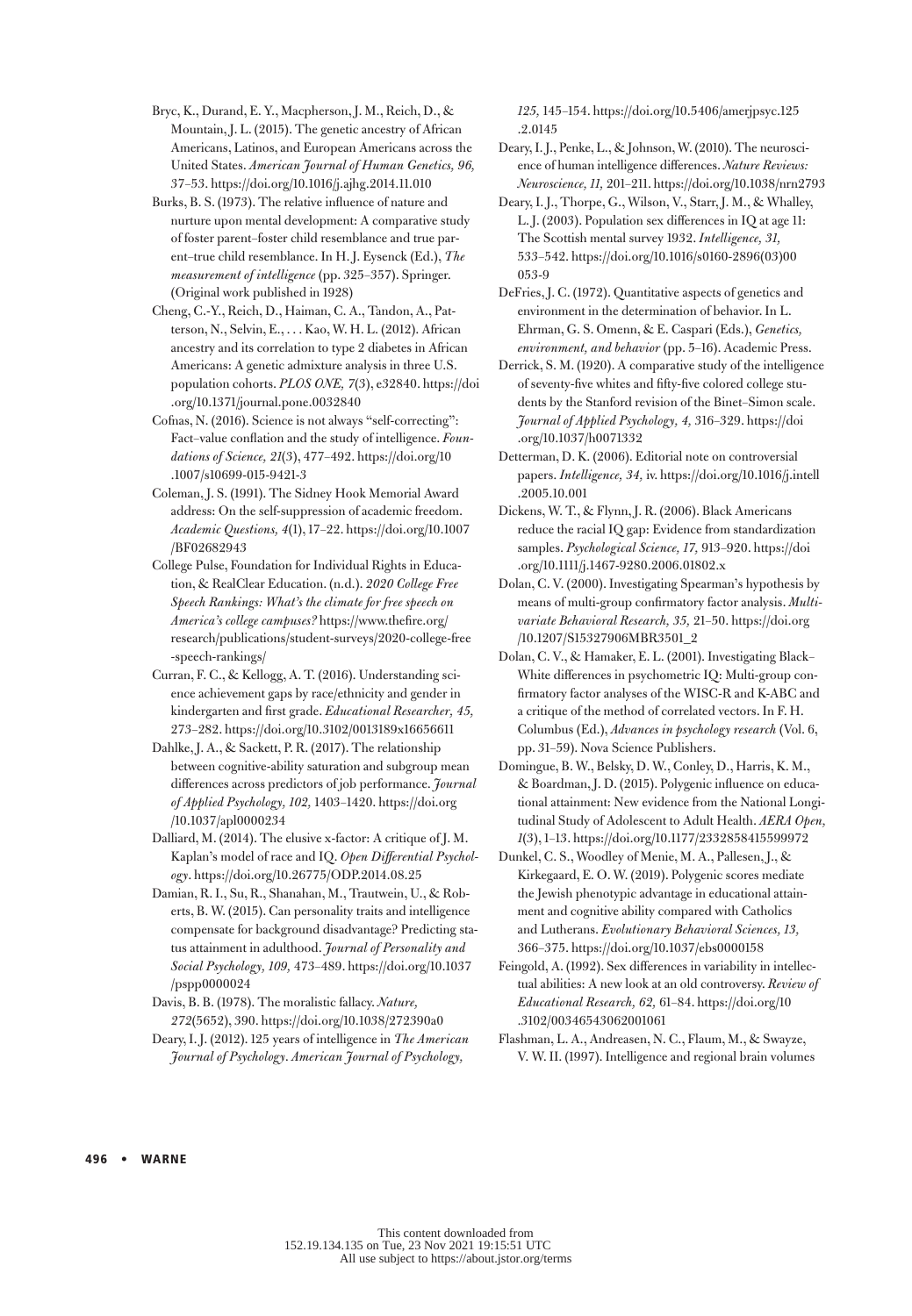in normal controls. *Intelligence, 25,* 149–160. https://doi .org/10.1016/S0160-2896(97)90039-8

- Flores, C., Ma, S.-F., Pino-Yanes, M., Wade, M. S., Pérez-Méndez, L., Kittles, R. A., . . . Garcia, J. G. N. (2012). African Ancestry is associated with asthma risk in African Americans. *PLOS ONE, 7*(1), e26807. [https://doi.org](https://doi.org/10.1371/journal.pone.0026807) [/10.1371/journal.pone.0026807](https://doi.org/10.1371/journal.pone.0026807)
- Flynn, J. R. (1980). *Race, IQ, and Jensen*. Routledge & Kegan Paul.
- Flynn, J. R. (2012). *Are we getting smarter? Rising IQ in the twenty-first century*. Cambridge University Press.
- Flynn, J. R., te Nijenhuis, J., & Metzen, D. (2014). The *g* beyond Spearman's *g*: Flynn's paradoxes resolved using four exploratory meta-analyses. *Intelligence, 44,* 1–10. <https://doi.org/10.1016/j.intell.2014.01.009>
- Frisby, C. L., & Beaujean, A. A. (2015). Testing Spearman's hypotheses using a bi-factor model with WAIS-IV/WMS-IV standardization data. *Intelligence, 51,* 79–97. https:// doi.org/10.1016/j.intell.2015.04.007
- Genç, E., Fraenz, C., Schlüter, C., Friedrich, P., Hossiep, R., Voelkle, M. C., . . . Jung, R. E. (2018). Diffusion markers of dendritic density and arborization in gray matter predict differences in intelligence. *Nature Communications, 9,* 1905. https://doi.org/10.1038/s41467-018-04268-8
- Gignac, G. E., & Bates, T. C. (2017). Brain volume and intelligence: The moderating role of intelligence measurement quality. *Intelligence, 64,* 18–29. https://doi.org/10.1016 /j.intell.2017.06.004
- Gottfredson, L. S. (1997a). Mainstream science on intelligence: An editorial with 52 signatories, history, and bibliography. *Intelligence, 24,* 13–23. https://doi.org/10.1016 /S0160-2896(97)90011-8
- Gottfredson, L. S. (1997b). Why *g* matters: The complexity of everyday life. *Intelligence, 24,* 79–132. https://doi.org /10.1016/S0160-2896(97)90014-3
- Gottfredson, L. S. (2005). What if the hereditarian hypothesis is true? *Psychology, Public Policy, and Law, 11,* 311–319. https://doi.org/10.1037/1076-8971.11.2.311
- Gottfredson, L. S. (2009). Logical fallacies used to dismiss the evidence on intelligence testing. In R. P. Phelps (Ed.), *Correcting fallacies about educational and psychological testing* (pp. 11–65). American Psychological Association.
- Gottfredson, L. S., & Deary, I. J. (2004). Intelligence predicts health and longevity, but why? *Current Directions in Psychological Science, 13,* 1–4. https://doi.org/10.1111/j.0963 -7214.2004.01301001.x
- Gould, S. J. (1981). *The mismeasure of man*. W. W. Norton.
- Guttman, L. (1992). The irrelevance of factor analysis for the study of group differences. *Multivariate Behavioral Research, 27,* 175–204. [https://doi.org/10.1207/s153279](https://doi.org/10.1207/s15327906mbr2702_2) [06mbr2702\\_2](https://doi.org/10.1207/s15327906mbr2702_2)

Haier, R. J. (2017). *The neuroscience of intelligence*. Cambridge University Press.

- Hartmann, P., Kruuse, N. H. S., & Nyborg, H. (2007). Testing the cross-racial generality of Spearman's hypothesis in two samples. *Intelligence, 35,* 47–57. https://doi.org/10 .1016/j.intell.2006.04.004
- Helms, J. E. (1992). Why is there no study of cultural equivalence in standardized cognitive ability testing? *American Psychologist, 47,* 1083–1101. https://doi.org/10.1037 /0003-066X.47.9.1083
- Herrnstein, R. J., & Murray, C. (1996). *The bell curve: Intelligence and class structure in American life* (2nd ed.). Free Press.
- Hill, T. P. (2018, September 7). Academic activists send a published paper down the memory hole. *Quillette*. https://quillette.com/2018/09/07/academic-activists-send -a-published-paper-down-the-memory-hole/
- Hill, W. D., Marioni, R. E., Maghzian, O., Ritchie, S. J., Hagenaars, S. P., McIntosh, A. M., . . . Deary, I. J. (2019). A combined analysis of genetically correlated traits identifies 187 loci and a role for neurogenesis and myelination in intelligence. *Molecular Psychiatry, 24,* 169–181. https:// doi.org/10.1038/s41380-017-0001-5
- Horgan, J., (2013, May 16). Should research on race and IQ be banned? *Scientific American Cross-Check Blog*. https:// blogs.scientificamerican.com/cross-check/should -research-on-race-and-iq-be-banned/
- Hu, M., Lasker, J., Kirkegaard, E. O. W., & Fuerst, J. G. R. (2019). Filling in the gaps: The association between intelligence and both color and parent-reported ancestry in the National Longitudinal Survey of Youth 1997. *Psych, 1,* 240–261. <https://doi.org/10.3390/psych1010017>
- Humphreys, L. G. (1988). Trends in levels of academic achievement of blacks and other minorities. *Intelligence, 12,* 231–260. https://doi.org/10.1016/0160-2896(88)90025-6
- Humphreys, L. G. (1991). Limited vision in the social sciences. *American Journal of Psychology, 104,* 333–353. https://doi.org/10.2307/1423243
- Hunt, E. (2011). *Human intelligence*. Cambridge University Press.
- Hur, Y.-M., te Nijenhuis, J., & Jeong, H.-U. (2017). Testing Lynn's theory of sex differences in intelligence in a large sample of Nigerian school-aged children and adolescents (*n* > 11,000) using Raven's Standard Progressive Matrices Plus. *Mankind Quarterly, 57,* 428–437.
- Inbar, Y., & Lammers, J. (2012). Political diversity in social and personality psychology. *Perspectives on Psychological Science, 7,* 496–503. https://doi.org/10.1177/1745691 612448792
- Jencks, C. (1979). *Who gets ahead? The determinants of economic success in America*. Basic Books.
- Jensen, A. R. (1980a). *Bias in mental testing*. The Free Press.
- Jensen, A. R. (1980b). Précis of bias in mental testing. *Behavioral and Brain Sciences, 3,* 325–333. https://doi.org /10.1017/S0140525X00005161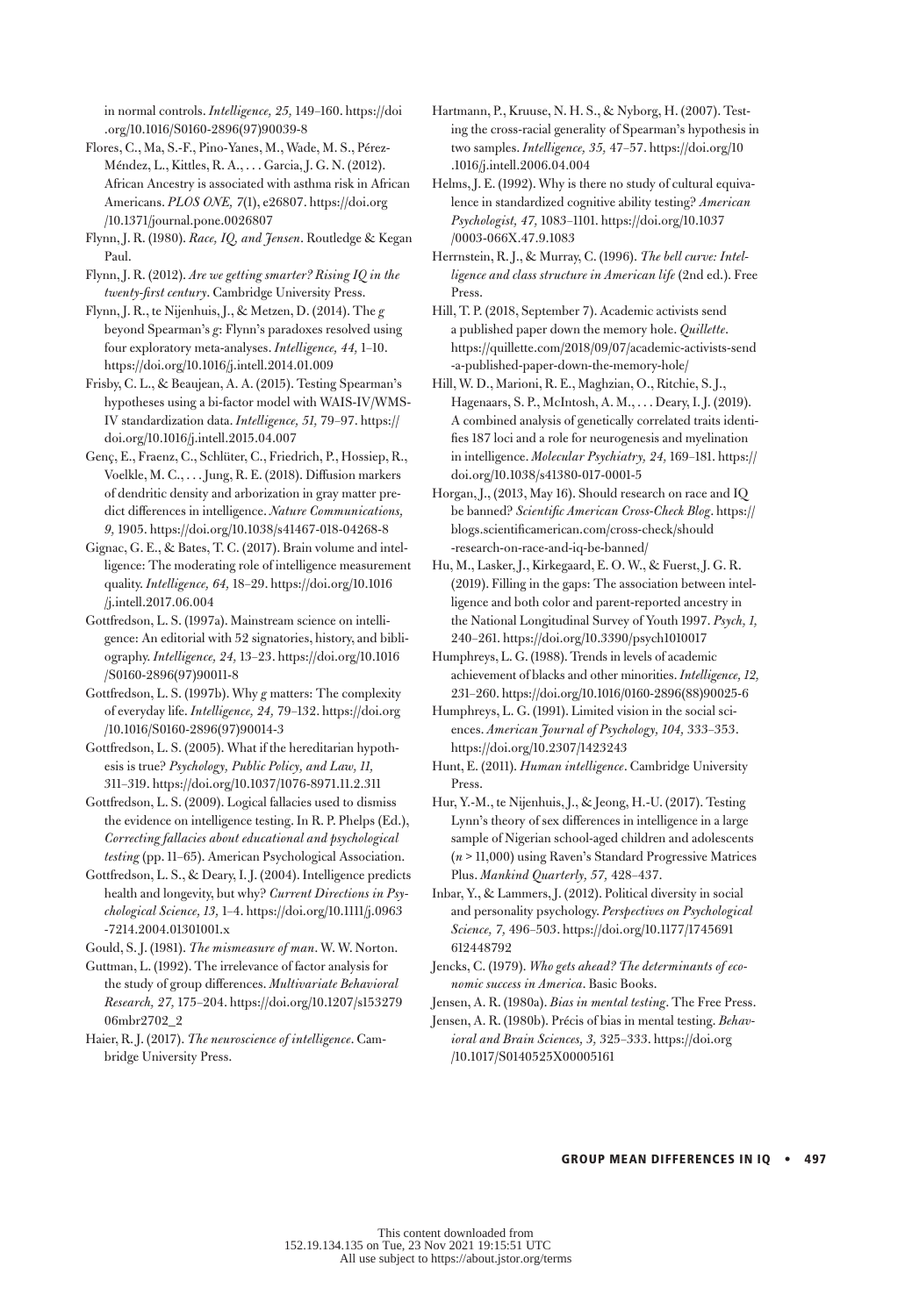Jensen, A. R. (1985). The nature of the black–white difference on various psychometric tests: Spearman's hypothesis. *Behavioral and Brain Sciences, 8,* 193–219. https://doi .org/10.1017/S0140525X00020392

Jensen, A. R. (1992). Spearman's hypothesis: Methodology and evidence. *Multivariate Behavioral Research, 27,* 225–233. [https://doi.org/10.1207/s15327906mbr2702\\_5](https://doi.org/10.1207/s15327906mbr2702_5)

Jensen, A. R. (1998). *The g factor: The science of mental ability*. Praeger.

Jensen, A. R., & Johnson, F. W. (1994). Race and sex differences in head size and IQ. *Intelligence, 18,* 309–333. https://doi.org/10.1016/0160-2896(94)90032-9

Jin, W., Xu, S., Wang, H., Yu, Y., Shen, Y., Wu, B., & Jin, L. (2012). Genome-wide detection of natural selection in African Americans pre- and post-admixture. *Genome Research, 22,* 519–527.<https://doi.org/10.1101/gr.124784.111>

Jung, R. E., & Haier, R. J. (2007). The parieto-frontal integration theory (P-FIT) of intelligence: Converging neuroimaging evidence. *Behavioral and Brain Sciences, 30,* 135–154. https://doi.org/10.1017/S0140525X07001185

Kane, H. (2007). Group differences in nonverbal intelligence: Support for the influence of Spearman's *g*. *Mankind Quarterly, 48,* 65–82.

Kao, W. H. L., Klag, M. J., Meoni, L. A., Reich, D., Berthier-Schaad, Y., Li, M., . . . Parekh, R. S. (2008). MYH9 is associated with nondiabetic end-stage renal disease in African Americans. *Nature Genetics, 40,* 1185–1192. <https://doi.org/10.1038/ng.232>

Kaplan, J. M. (2015). Race, IQ, and the search for statistical signals associated with so-called "X"-factors: Environments, racism, and the "hereditarian hypothesis." *Biology & Philosophy, 30,* 1–17. https://doi.org/10.1007/s10539 -014-9428-0

Kaufman, E. (2021, March 1). *Academic freedom in crisis: Punishment, political discrimination, and self-censorship* (Report no. 2). Center for the Study of Partisanship and Ideology. https://cspicenter.org/wp-content/uploads /2021/03/AcademicFreedom.pdf

Kendler, K. S., & Baker, J. H. (2007). Genetic influences on measures of the environment: A systematic review. *Psychological Medicine, 37,* 615–626. https://doi.org/10.1017 /S0033291706009524

Kirkegaard, E. O. W., Woodley of Menie, M. A., Williams, R. L., Fuerst, J., & Meisenberg, G. (2019). Biogeographic ancestry, cognitive ability and socioeconomic outcomes. *Psych, 1,* 1–25. [https://doi.org/10.3390/Psychology](https://doi.org/10.3390/Psychology1010001) [1010001](https://doi.org/10.3390/Psychology1010001)

Kourany, J. A. (2016). Should some knowledge be forbidden? The case of cognitive differences research. *Philosophy of Science, 83,* 779–790. https://doi.org/https://doi.org /10.1086/687863

Krapohl, E., Rimfeld, K., Shakeshaft, N. G., Trzaskowski, M., McMillan, A., Pingault, J.-B., . . . Plomin, R. (2014).

The high heritability of educational achievement reflects many genetically influenced traits, not just intelligence. *Proceedings of the National Academy of Sciences, 111,* 15273–15278. https://doi.org/10.1073/pnas.1408777111

Krieger, N., Sidney, S., & Coakley, E. (1998). Racial discrimination and skin color in the CARDIA study: Implications for public health research. *American Journal of Public Health, 88,* 1308–1313. [https://doi.org/10.2105/ajph](https://doi.org/10.2105/ajph.88.9.1308) [.88.9.1308](https://doi.org/10.2105/ajph.88.9.1308)

Kwate, N. O. A. (2001). Intelligence or misorientation? Eurocentrism in the WISC-III. *Journal of Black Psychology, 27,* 221–238. https://doi.org/10.1177/0095798401027002005

Lakin, J. M. (2013). Sex differences in reasoning abilities: Surprising evidence that male–female ratios in the tails of the quantitative reasoning distribution have increased. *Intelligence, 41,* 263–274. https://doi.org/10.1016/j.intell .2013.04.004

Lasker, J., Pesta, B. J., Fuerst, J. G. R., & Kirkegaard, E. O. W. (2019). Global ancestry and cognitive ability. *Psych, 1,* 431–459. <https://doi.org/10.3390/psych1010034>

Lee, J. J., Wedow, R., Okbay, A., Kong, E., Maghzian, O., Zacher, M., . . . Cesarini, D. (2018). Gene discovery and polygenic prediction from a genome-wide association study of educational attainment in 1.1 million individuals. *Nature Genetics, 50*(8), 1112–1121. https://doi.org /10.1038/s41588-018-0147-3

Lewontin, R. C. (1970). Race and intelligence. *Bulletin of the Atomic Scientists, 26*(3), 2–8. https://doi.org/10.1080 /00963402.1970.11457774

Li, X., Sano, H., & Merwin, J. C. (1996). Perception and reasoning abilities among American, Japanese, and Chinese adolescents. *Journal of Adolescent Research, 11,* 173–193. https://doi.org/10.1177/0743554896112002

Lipsey, M. W., Farran, D. C., & Durkin, K. (2018). Effects of the Tennessee Prekindergarten Program on children's achievement and behavior through third grade. *Early Childhood Research Quarterly, 45,* 155–176. [https://doi](https://doi.org/10.1016/j.ecresq.2018.03.005) [.org/10.1016/j.ecresq.2018.03.005](https://doi.org/10.1016/j.ecresq.2018.03.005)

Little, M. (2017). Racial and socioeconomic gaps in executive function skills in early elementary school. *Educational Researcher, 46,* 103–109. [https://doi.org/10.3102](https://doi.org/10.3102/0013189x17698700) [/0013189x17698700](https://doi.org/10.3102/0013189x17698700)

Lubke, G. H., Dolan, C. V., & Kelderman, H. (2001). Investigating group differences on cognitive tests using Spearman's hypothesis: An evaluation of Jensen's method. *Multivariate Behavioral Research, 36,* 299–324. https:// doi.org/10.1207/s15327906299-324

Lubke, G. H., Dolan, C. V., Kelderman, H., & Mellenbergh, G. J. (2003). On the relationship between sources of within- and between-group differences and measurement invariance in the common factor model. *Intelligence, 31,* 543–566. https://doi.org/10.1016/S0160-2896 (03)00051-5

498 • WARNE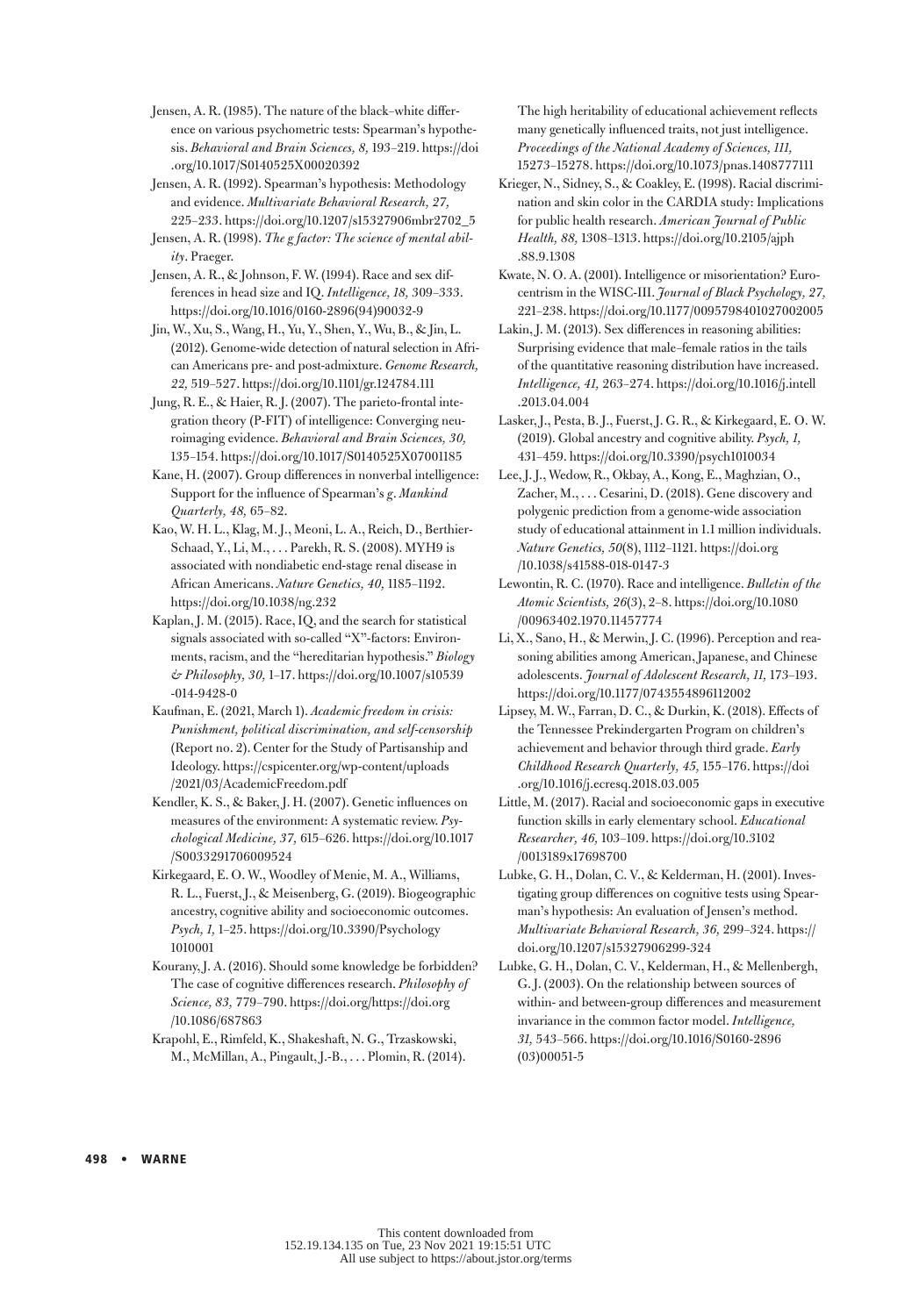Maller, S. J. (2000). Item invariance in four subtests of the Universal Nonverbal Intelligence Test (UNIT) across groups of deaf and hearing children. *Journal of Psychoeducational Assessment, 18,* 240–254. https://doi.org/10 .1177/073428290001800304

Martin, A. R., Gignoux, C. R., Walters, R. K., Wojcik, G. L., Neale, B. M., Gravel, S., . . . Kenny, E. E. (2017). Human demographic history impacts genetic risk prediction across diverse populations. *American Journal of Human Genetics, 100,* 635–649. https://doi.org/10.1016/j.ajhg .2017.03.004

Meredith, W. (1993). Measurement invariance, factor analysis and factorial invariance. *Psychometrika, 58,* 525–543. https://doi.org/10.1007/BF02294825

Mollon, J., Knowles, E. E. M., Mathias, S. R., Gur, R., Peralta, J. M., Weiner, D. J., . . . Glahn, D. C. (2021). Genetic influence on cognitive development between childhood and adulthood. *Molecular Psychiatry, 26,* 656–665. https:// doi.org/10.1038/s41380-018-0277-0

Moore, E. G. (1986). Family socialization and the IQ test performance of traditionally and transracially adopted Black children. *Developmental Psychology, 22,* 317–326. https:// doi.org/10.1037/0012-1649.22.3.317

Murray, C. (2007). The magnitude and components of change in the black–white IQ difference from 1920 to 1991: A birth cohort analysis of the Woodcock–Johnson standardizations. *Intelligence, 35,* 305–318. https://doi .org/10.1016/j.intell.2007.02.001

Murray, C. (2020). *Human diversity: The biology of gender, race, and class*. Twelve.

Murray, C. (2021). *Facing reality: Two truths about race in America*. Encounter Books.

Nagoshi, C. T., Johnson, R. C., DeFries, J. C., Wilson, J. R., & Vandenberg, S. G. (1984). Group differences and first principal-component loadings in the Hawaii family study of cognition: A test of the generality of "Spearman's hypothesis." *Personality and Individual Differences, 5,* 751–753. https://doi.org/10.1016/0191 -8869(84)90125-9

Neisser, U., Boodoo, G., Bouchard, T. J., Boykin, A. W., Brody, N., Ceci, S. J., . . . Urbina, S. (1996). Intelligence: Knowns and unknowns. *American Psychologist, 51,* 77–101. https://doi.org/10.1037/0003-066X.51.2.77

Nisbett, R. E., Aronson, J., Blair, C., Dickens, W., Flynn, J., Halpern, D. F., & Turkheimer, E. (2012a). Group differences in IQ are best understood as environmental in origin. *American Psychologist, 67*(6), 503–504. https://doi .org/10.1037/a0029772

Nisbett, R. E., Aronson, J., Blair, C., Dickens, W., Flynn, J., Halpern, D. F., & Turkheimer, E. (2012b). Intelligence: New findings and theoretical developments. *American Psychologist, 67,* 130–159. https://doi.org/10.1037 /a0026699

Ogbu, J. U. (2002). Cultural amplifiers of intelligence: IQ and minority status in cross-cultural perspective. In J. M. Fish (Ed.), *Race and intelligence: Separating science from myth* (pp. 241–278). Erlbaum.

Okbay, A., Beauchamp, J. P., Fontana, M. A., Lee, J. J., Pers, T. H., Rietveld, C. A., . . . Benjamin, D. J. (2016). Genome-wide association study identifies 74 loci associated with educational attainment. *Nature, 533*(7604), 539–542. https://doi.org/10.1038/nature17671

Penke, L., Maniega, S. M., Bastin, M. E., Valdes Hernandez, M. C., Murray, C., Royle, N. A., . . . Deary, I. J. (2012). Brain white matter tract integrity as a neural foundation for general intelligence. *Molecular Psychiatry, 17,* 1026– 1030. https://doi.org/10.1038/mp.2012.66

Pesta, B. J., Kirkegaard, E. O. W., te Nijenhuis, J., Lasker, J., & Fuerst, J. G. R. (2020). Racial and ethnic group differences in the heritability of intelligence: A systematic review and meta-analysis. *Intelligence, 78,* 101408. https:// doi.org/10.1016/j.intell.2019.101408

Piffer, D. (2015). A review of intelligence GWAS hits: Their relationship to country IQ and the issue of spatial autocorrelation. *Intelligence, 53,* 43–50. https://doi.org/10 .1016/j.intell.2015.08.008

Piffer, D. (2019). Evidence for recent polygenic selection on educational attainment and intelligence inferred from Gwas hits: A replication of previous findings using recent data. *Psych, 1,* 55–75. [https://doi.org/10.3390/](https://doi.org/10.3390/psych1010005) [psych1010005](https://doi.org/10.3390/psych1010005)

Plomin, R. (2018). *Blueprint: How DNA makes us who we are*. MIT Press.

Plomin, R., & Deary, I. J. (2015). Genetics and intelligence differences: Five special findings. *Molecular Psychiatry, 20,* 98–108. https://doi.org/10.1038/mp.2014.105

Plomin, R., DeFries, J. C., Knopik, V. S., & Neiderhiser, J. M. (2016). Top 10 replicated findings from behavioral genetics. *Perspectives on Psychological Science, 11,* 3–23. https:// doi.org/10.1177/1745691615617439

Plomin, R., & von Stumm, S. (2018). The new genetics of intelligence. *Nature Reviews Genetics, 19*(3), 148–159. https://doi.org/10.1038/nrg.2017.104

Popejoy, A. B., & Fullerton, S. M. (2016). Genomics is failing on diversity. *Nature, 538*(7624), 161–164. https://doi .org/10.1038/538161a

Redding, R. E. (2001). Sociopolitical diversity in psychology: The case for pluralism. *American Psychologist, 56,* 205–215. https://doi.org/10.1037/0003-066X.56.3.205

Reich, D. (2018). *Who we are and how we got here: Ancient DNA and the new science of the human past*. Pantheon Books.

Reynolds, C. R. (2000). Why is psychometric research on bias in mental testing so often ignored? *Psychology, Public Policy, and Law, 6,* 144–150. https://doi.org/10.1037 /1076-8971.6.1.144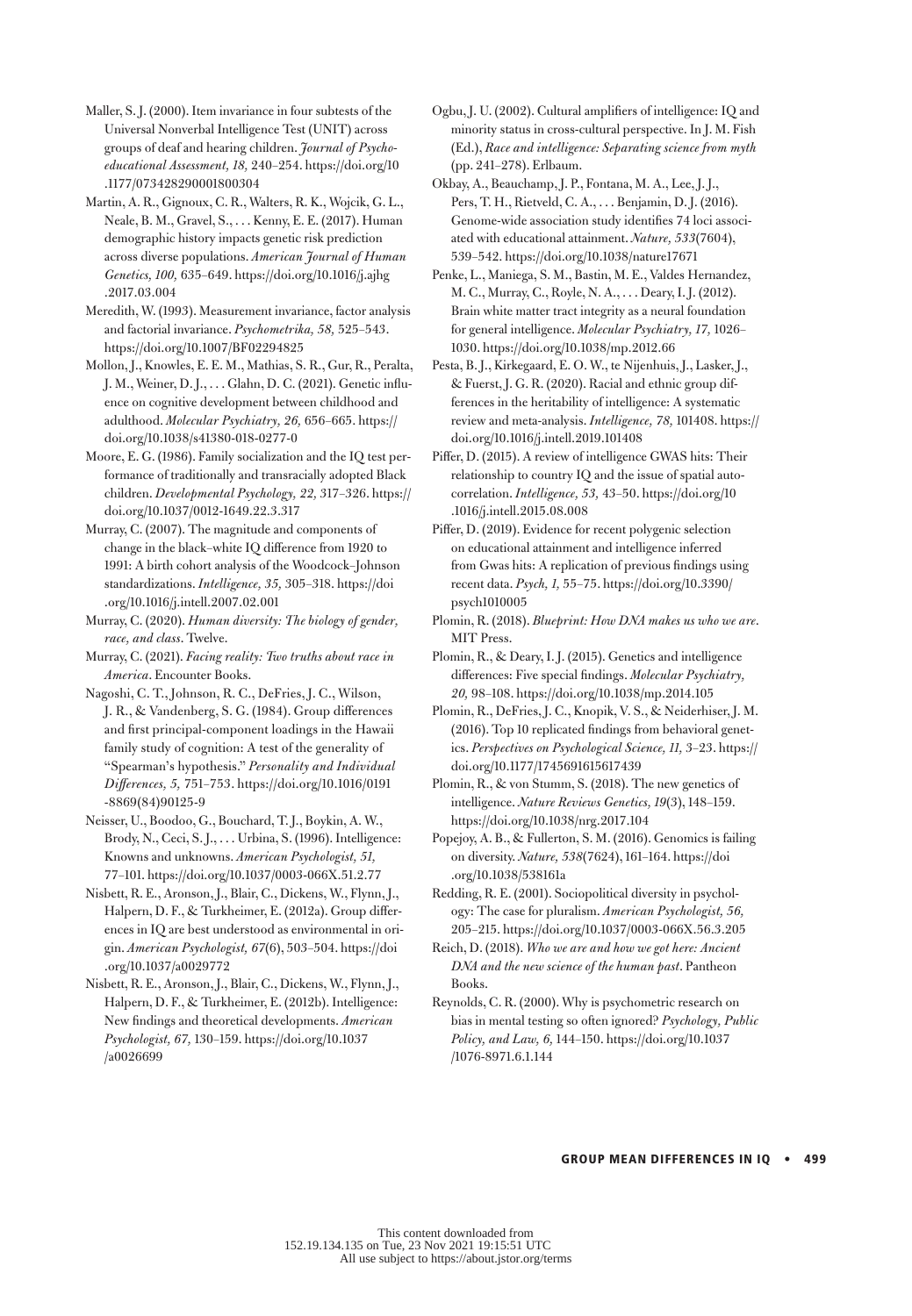Rushton, J. P. (1999). Secular gains in IQ not related to the *g* factor and inbreeding depression—unlike Black–White differences: A reply to Flynn. *Personality and Individual Differences, 26,* 381–389. https://doi.org/10.1016/S0191 -8869(98)00148-2

Rushton, J. P., & Jensen, A. R. (2005). Thirty years of research on race differences in cognitive ability. *Psychology, Public Policy, and Law, 11,* 235–294. https://doi.org /10.1037/1076-8971.11.2.235

Rushton, J. P., & Jensen, A. R. (2010). The rise and fall of the Flynn effect as a reason to expect a narrowing of the Black–White IQ gap. *Intelligence, 38,* 213–219. [https://](https://doi.org/10.1016/j.intell.2009.12.002) [doi.org/10.1016/j.intell.2009.12.002](https://doi.org/10.1016/j.intell.2009.12.002)

Savage, J. E., Jansen, P. R., Stringer, S., Watanabe, K., Bryois, J., de Leeuw, C. A., . . . Posthuma, D. (2018). Genomewide association meta-analysis in 269,867 individuals identifies new genetic and functional links to intelligence. *Nature Genetics, 50,* 912–919. https://doi.org/10.1038 /s41588-018-0152-6

Scarr, S., & Weinberg, R. A. (1976). IQ test performance of Black children adopted by White families. *American Psychologist, 31,* 726–739. https://doi.org/10.1037/0003- 066x.31.10.726

Spearman, C. (1904). "General intelligence," objectively determined and measured. *American Journal of Psychology, 15,* 201–292. https://doi.org/10.2307/1412107

Spearman, C. (1927). *The abilities of man: Their nature and measurement*. Macmillan.

Sternberg, R. J. (2005). There are no public-policy implications: A reply to Rushton and Jensen (2005). *Psychology, Public Policy, and Law, 11,* 295–301. https://doi.org/10 .1037/1076-8971.11.2.295

Strand, S., Deary, I. J., & Smith, P. (2006). Sex differences in Cognitive Abilities Test scores: A UK national picture. *British Journal of Educational Psychology, 76,* 463–480. https://doi.org/10.1348/000709905x50906

Tang, H., Quertermous, T., Rodriguez, B., Kardia, S. L. R., Zhu, X., Brown, A., . . . Risch, N. J. (2005). Genetic structure, self-identified race/ethnicity, and confounding in case-control association studies. *American Journal of Human Genetics, 76*(2), 268–275. [https://doi.org/10](https://doi.org/10.1086/427888) [.1086/427888](https://doi.org/10.1086/427888)

te Nijenhuis, J., Jongeneel-Grimen, B., & Armstrong, E. L. (2015). Are adoption gains on the *g* factor? A metaanalysis. *Personality and Individual Differences, 73,* 56–60.<https://doi.org/10.1016/j.paid.2014.09.022>

te Nijenhuis, J., & van den Hoek, M. (2016). Spearman's hypothesis tested on black adults: A meta-analysis. *Journal of Intelligence, 4,* 6. https://doi.org/10.3390 /jintelligence4020006

te Nijenhuis, J., van den Hoek, M., & Armstrong, E. L. (2015). Spearman's hypothesis and Amerindians: A metaanalysis. *Intelligence, 50,* 87–92. https://doi.org/10.1016/j .intell.2015.02.006

te Nijenhuis, J., van den Hoek, M., & Dragt, J. (2019). A meta-analysis of Spearman's hypothesis tested on Latin-American Hispanics, including a new way to correct for imperfectly measuring the construct of *g*. *Psych, 1,* 101–122. https://doi.org/10.3390/psych1010008

Tizard, B. (1974). IQ and race. *Nature, 247*(5439), 316. https://doi.org/10.1038/247316a0

Turkheimer, E. (2007). Race and IQ. *Cato Unbound*. [https://](https://www.cato-unbound.org/2007/11/21/eric-turkheimer/race-iq) [www.cato-unbound.org/2007/11/21/eric-turkheimer](https://www.cato-unbound.org/2007/11/21/eric-turkheimer/race-iq) [/race-iq](https://www.cato-unbound.org/2007/11/21/eric-turkheimer/race-iq)

U.S. Department of Health and Human Services. (2012). Third grade follow-up to *Head Start impact study. Final report* (OPRE report 2012-45).

van IJzendoorn, M. H., Juffer, F., & Klein Poelhuis, C. W. (2005). Adoption and cognitive development: A metaanalytic comparison of adopted and nonadopted children's IQ and school performance. *Psychological Bulletin, 131,* 301–316. https://doi.org/10.1037/0033-2909 .131.2.301

Waldman, I. D., Weinberg, R. A., & Scarr, S. (1994). Racialgroup differences in IQ in the Minnesota Transracial Adoption Study: A reply to Levin and Lynn. *Intelligence, 19,* 29–44. https://doi.org/10.1016/0160–2896(94)90051-5

Warne, R. T. (2016a). Five reasons to put the *g* back into giftedness: An argument for applying the Cattell–Horn– Carroll theory of intelligence to gifted education research and practice. *Gifted Child Quarterly, 60,* 3–15. https://doi .org/10.1177/0016986215605360

Warne, R. T. (2016b). Testing Spearman's hypothesis with advanced placement examination data. *Intelligence, 57,* 87–95.<https://doi.org/10.1016/j.intell.2016.05.002>

Warne, R. T. (2020a). Continental genetic ancestry source correlates with global cognitive ability score. *Mankind Quarterly, 60,* 400–422.

Warne, R. T. (2020b). *In the know: Debunking 35 myths about human intelligence*. Cambridge University Press. <https://doi.org/10.1017/9781108593298>

Warne, R. T., Astle, M. C., & Hill, J. C. (2018). What do undergraduates learn about human intelligence? An analysis of introductory psychology textbooks. *Archives of Scientific Psychology, 6,* 32–50. https://doi.org/10.1037 /arc0000038

Warne, R. T., Yoon, M., & Price, C. J. (2014). Exploring the various interpretations of "test bias." *Cultural Diversity & Ethnic Minority Psychology, 20,* 570–582. [https://doi](https://doi.org/10.1037/a0036503) [.org/10.1037/a0036503](https://doi.org/10.1037/a0036503)

Weinberg, R. A., Scarr, S., & Waldman, I. D. (1992). The Minnesota Transracial Adoption Study: A follow-up of IQ test performance at adolescence. *Intelligence, 16,* 117– 135. https://doi.org/10.1016/0160-2896(92)90028-p

Wicherts, J. M. (2017). Psychometric problems with the method of correlated vectors applied to item scores (including some nonsensical results). *Intelligence, 60,* 26–38. https://doi.org/10.1016/j.intell.2016.11.002

500 • WARNE